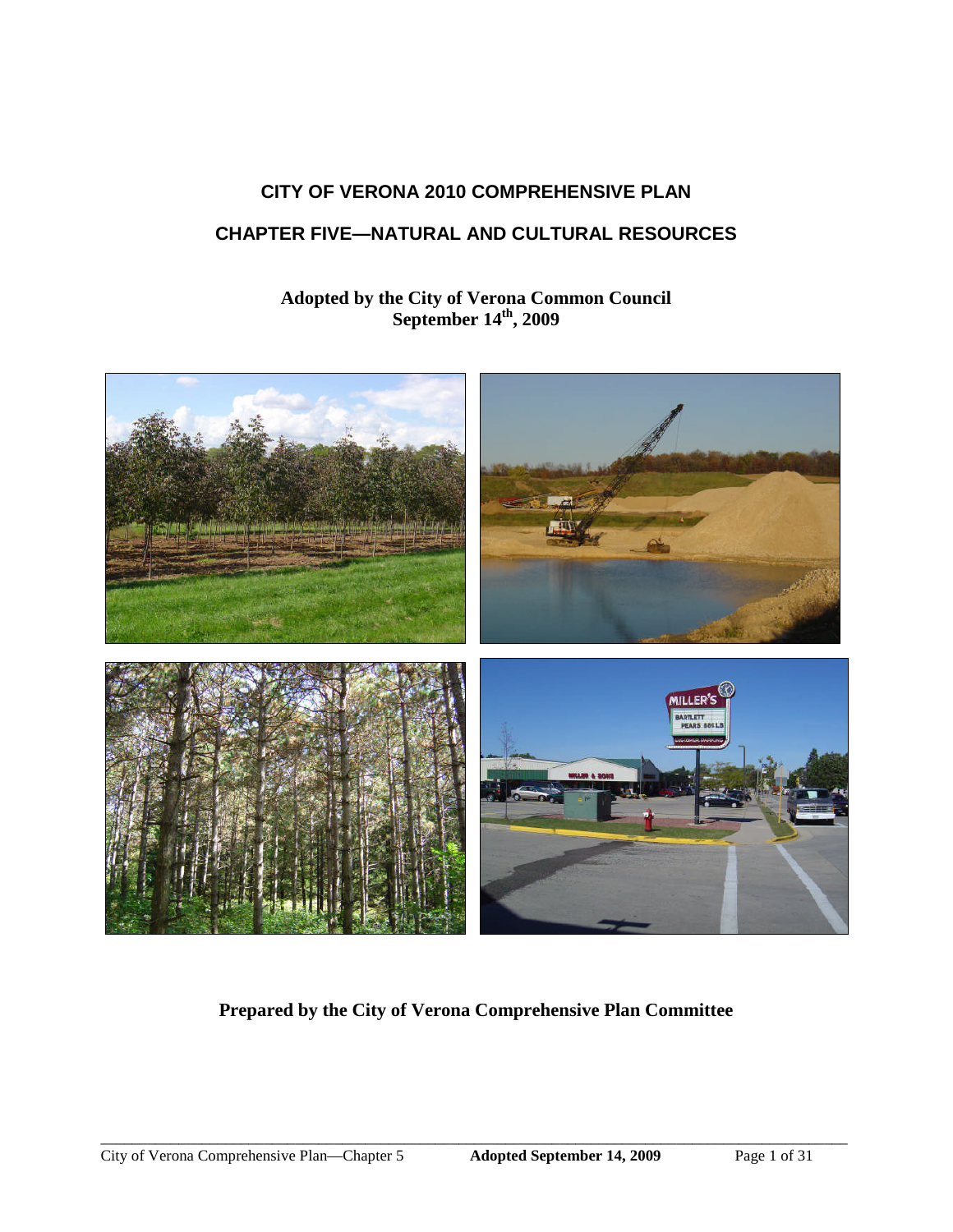## **City of Verona Comprehensive Plan—2010**

## **Table of Contents—Chapter 5—Natural and Cultural Resources**

### **Section One—Introduction**

Comprehensive Plan Survey Results

### **Section Two—Natural Resources**

Geology Landscape and Topography Soils Watersheds, Drainage Basins and Surface Waters Flood Plains Groundwater Steep Slopes Climate Wildlife Habitat Wildlife, including Threatened and Endangered Species Parks and Open Space Metallic and Nonmetallic Mineral Resources Contaminated and Regulated (Brownfield) Sites

## **Section Three—Cultural and Historical Resources**

**Section Four—Goals, Objectives, and Policies for Chapter 5—Natural and Cultural Resources**

**Appendices**

 $\_$  ,  $\_$  ,  $\_$  ,  $\_$  ,  $\_$  ,  $\_$  ,  $\_$  ,  $\_$  ,  $\_$  ,  $\_$  ,  $\_$  ,  $\_$  ,  $\_$  ,  $\_$  ,  $\_$  ,  $\_$  ,  $\_$  ,  $\_$  ,  $\_$  ,  $\_$  ,  $\_$  ,  $\_$  ,  $\_$  ,  $\_$  ,  $\_$  ,  $\_$  ,  $\_$  ,  $\_$  ,  $\_$  ,  $\_$  ,  $\_$  ,  $\_$  ,  $\_$  ,  $\_$  ,  $\_$  ,  $\_$  ,  $\_$  ,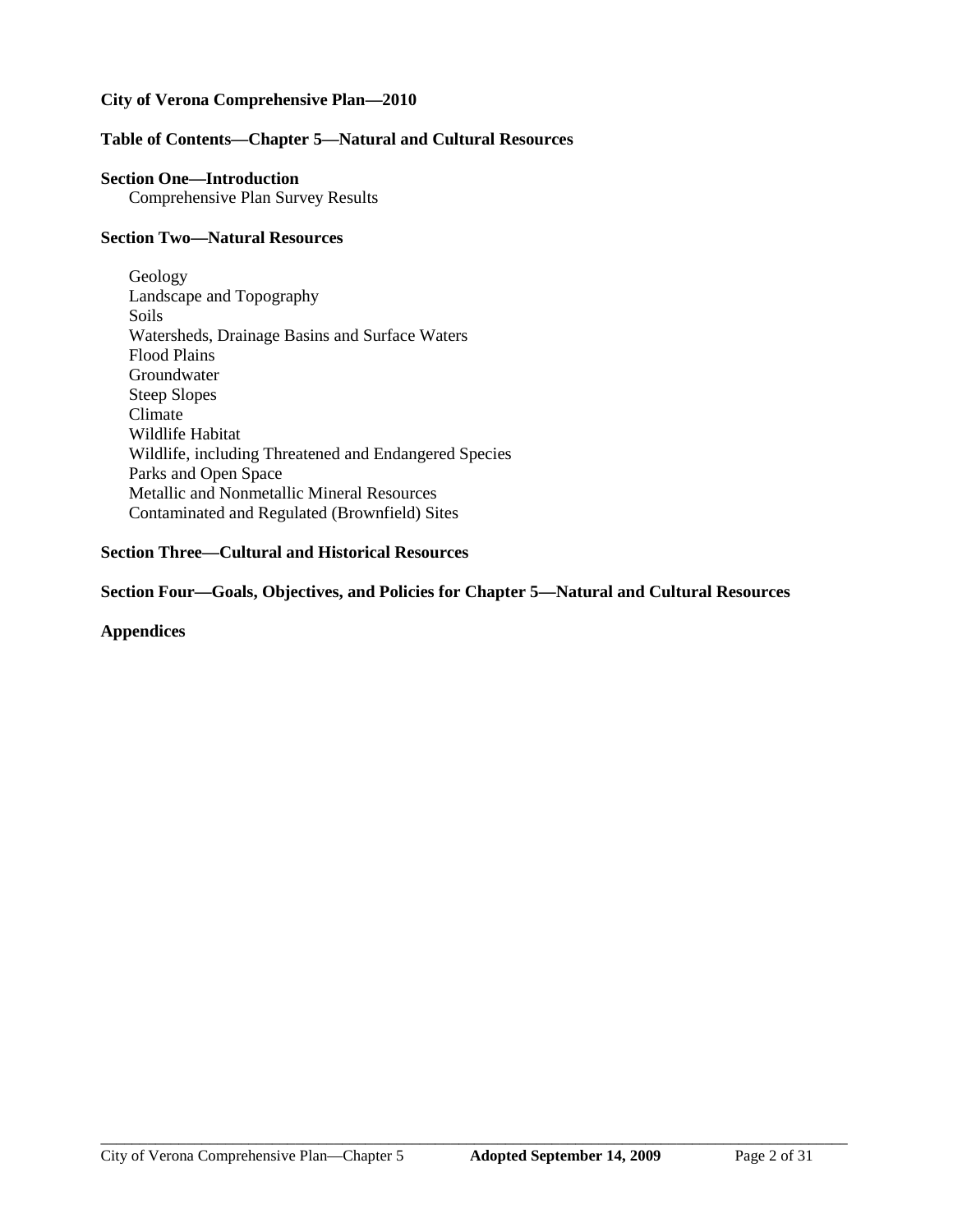## **Section One—Introduction**

The 'Natural and Cultural Resources' chapter of the Verona Comprehensive Plan will address the opportunities and threats that exist for these important Verona-area resources. Abundant natural resources exist in the Verona area—including rich soils for agricultural production (See Chapter 6…); excellent nonmetallic mineral resources such as gravel; surface waters and wetlands; wooded areas that provide habitat for wild-life; and abundant ground water. Verona also has many cultural resources—including historically important Native American ceremonial mounds; buildings from early settlement by Europeans; and contemporary cultural resources such as performing arts groups and community festivals. These diverse natural and cultural resources are described in detail in the following chapter, as well as goals, objectives, policies, and programs for each. Please note that while most comprehensive plans in Wisconsin include agricultural information and plans in this chapter—the City of Verona views agriculture as an economic activity rather than as a natural or cultural activity, and so the Verona comprehensive plan addresses agricultural matters in Chapter 6—Economic Development and Agriculture.

# **NATURAL RESOURCES**

The Natural Resources portion of this chapter will provide details regarding the following Verona Area natural resources:

- 1) Geology;
- 2) Landscape and topography ;
- 3) Soils;
- 4) Watersheds, drainage basins, and surface waters;
	- a. Upper Sugar River
	- b. Badger Mill Creek
	- c. Dry Tributary to Badger Mill Creek
	- d. Lakes and ponds
- 5) Flood plains;
- 6) Wetlands;
- 7) Ground water;
- 8) Steep slopes;
- 9) Climate;
- 10) Wildlife habitat
- 11) Wildlife and Threatened and Endangered Species
- 12) Parks and Open Space
- 13) Metallic and non-metallic mineral resources
- 14) Contaminated sites

 $\_$  ,  $\_$  ,  $\_$  ,  $\_$  ,  $\_$  ,  $\_$  ,  $\_$  ,  $\_$  ,  $\_$  ,  $\_$  ,  $\_$  ,  $\_$  ,  $\_$  ,  $\_$  ,  $\_$  ,  $\_$  ,  $\_$  ,  $\_$  ,  $\_$  ,  $\_$  ,  $\_$  ,  $\_$  ,  $\_$  ,  $\_$  ,  $\_$  ,  $\_$  ,  $\_$  ,  $\_$  ,  $\_$  ,  $\_$  ,  $\_$  ,  $\_$  ,  $\_$  ,  $\_$  ,  $\_$  ,  $\_$  ,  $\_$  ,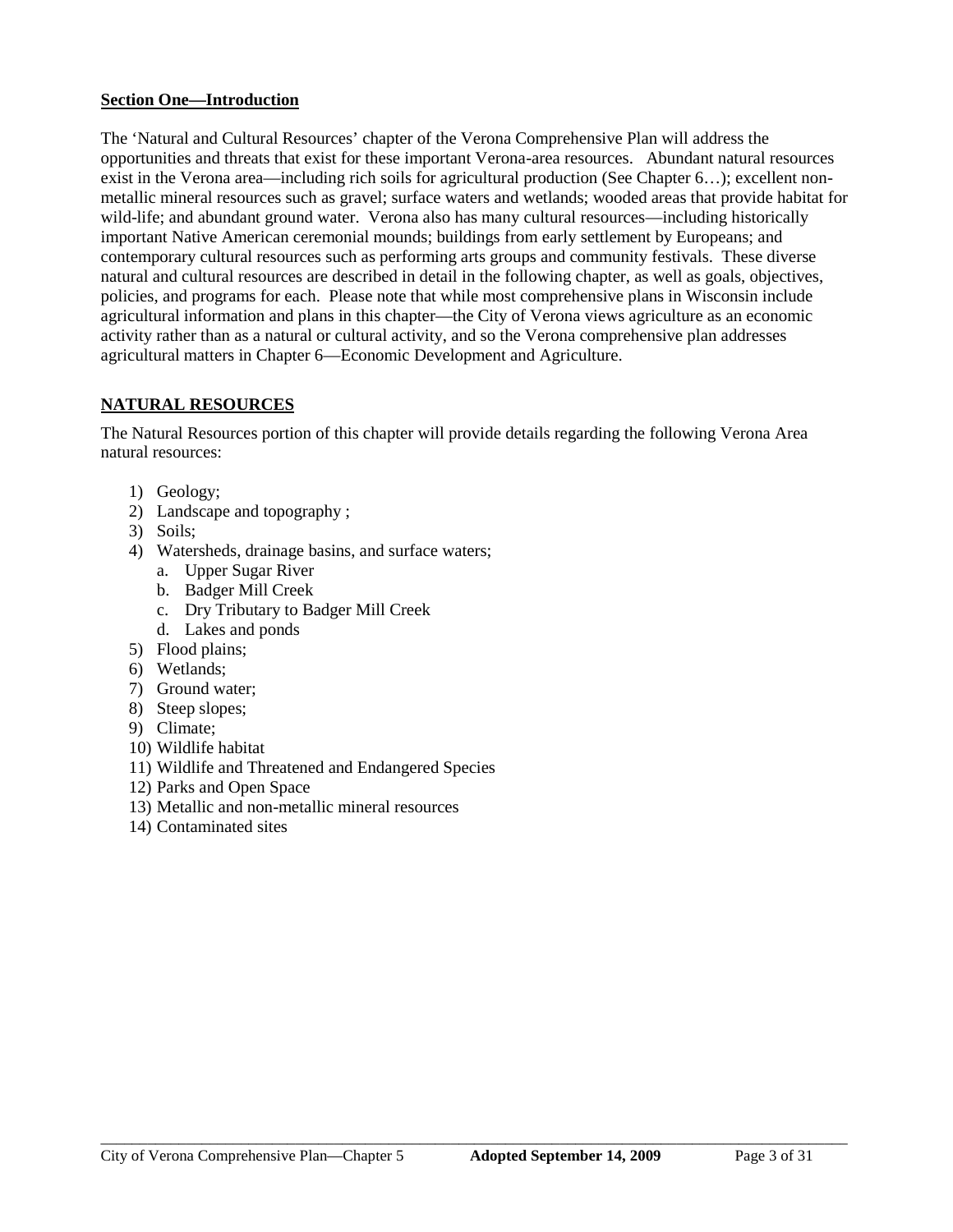# **Comprehensive Plan Survey Results**

The surveys used to help create this comprehensive plan included 3 questions about natural resources and 1 question about cultural resources.

When asked "Should city tax dollars be used to purchase lands along the Sugar River to prevent development along this river", 54% responded "Yes, it is worthwhile to use city tax dollars to keep development away from this river" while 46% responded "No, development should be allowed near the Sugar River as long as it complies with environmental regulations."

When asked "To protect local rivers and streams, should the city use less salt to keep streets free of snow and ice in the winter", 58% of respondents chose "Yes—protecting the environment is important, even if roads are less safe", while 42% chose "No—roads must be free of ice and snow in the winter, even if it the salt hurts local rivers and streams."

When asked "Would you support limits on water usage—such as lawn watering limits—as a way to protect ground water resources?", 80% said 'Yes' while 20% said 'No'.

Regarding Cultural Resources, when asked "Should the City use tax dollars to prevent the demolition of Verona's few remaining historical buildings?" responses were evenly split with 50% stating "Yes, it is important to save the city's few remaining historical buildings" and 50% stating "No, the owners of these properties should be able to demolish these buildings and replace them with something new."

To see the complete surveys, survey responses, and analysis of survey responses, please see Appendix 1-F.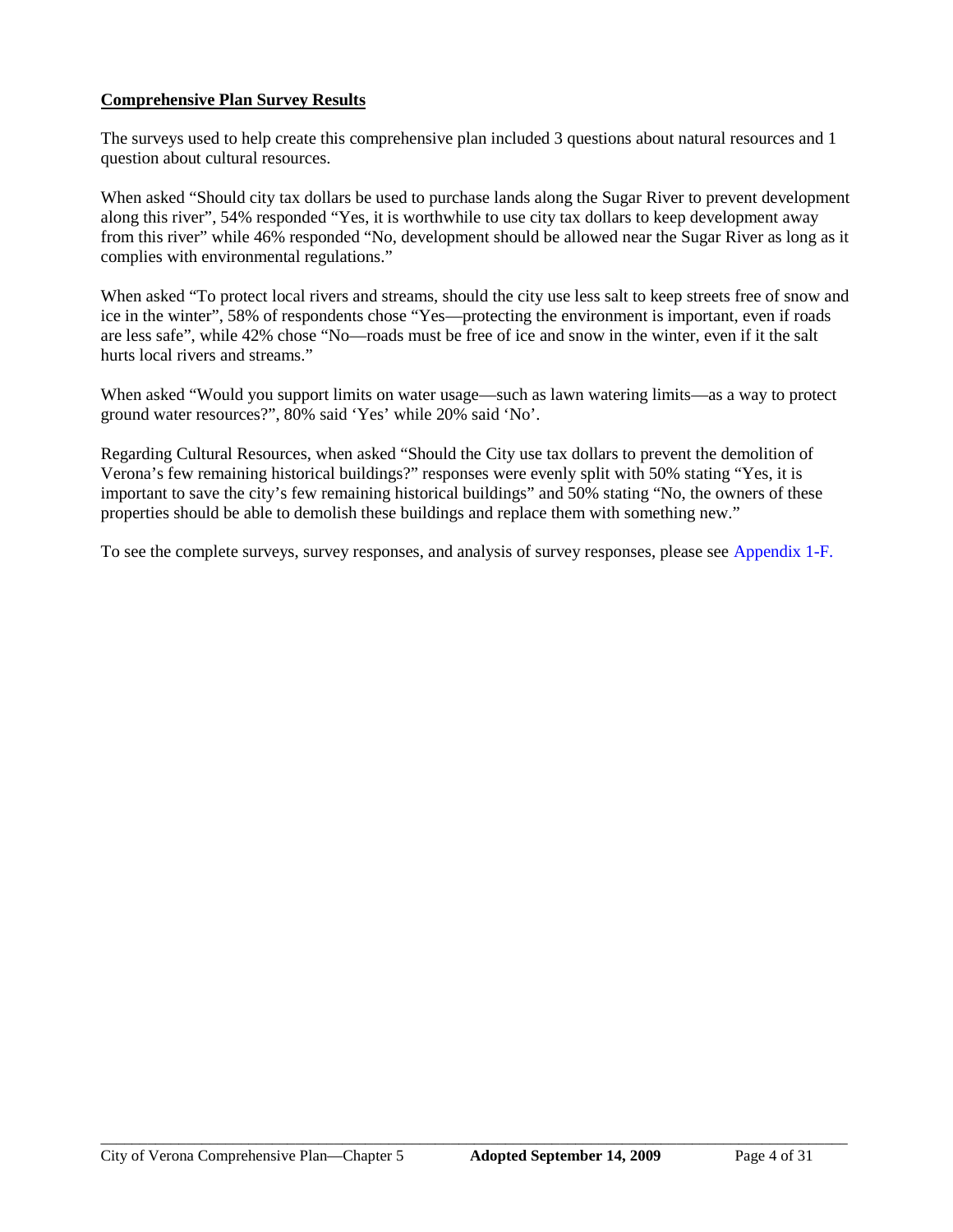## **Section Two—Natural Resources Geology**

Verona is located at the eastern boundary of the unglaciated 'driftless area' of southwestern Wisconsin. Beneath the glacial till left behind by retreating glaciers, Verona is underlain primarily by sandstone bedrock, which is part of the St. Peter Formation along with other formations created during the Ordovician period. Fractured dolomite bedrock associated with the Eau Claire formation lies primarily to the west and further north. Depth to bedrock is generally 0 to 3 feet south and southwest of Verona beyond the terminal moraine. Depth to bedrock is generally 10 to 50 feet north of the city, and predominantly greater than 50 feet within the city and to the east. Depth to bedrock is also greater than 50 feet associated with the meltwater stream sediment deposited in the Upper Sugar River and Badger Mill Creek valleys. Depth to bedrock becomes very shallow again west of the Upper Sugar River, associated with the prominent ridge and valley topography of the driftless area.

Definition: Glacial till: the covering of an area, or the action on the area, by an ice-sheet or by glaciers.

- Definition: Fractured dolomite bedrock: a semi-transparent crystalline mineral; often known as magnesium limestone, that was eroded by glacial action and weathering.
- Definition: Terminal moraine: the feature formed, where the ice is melting from a glacier, all the debris which has been transported down is dropped. In the Verona Area, the terminal moraine is called the Johnson Moraine.
- Definition: Driftless or Unglaciated Area: The area of Wisconsin that has never covered by a glacier or the last glacier to cover the state.

# **Caves**

The glacial till that was left behind by retreating glaciers also produced some cave features in the Verona Area—although none as large as the Cave of the Mounds caverns near Blue Mounds to the west. 'Richardson Cave'—located on private property east of Shady Oak Lane—is an example. (See Map 5- 1)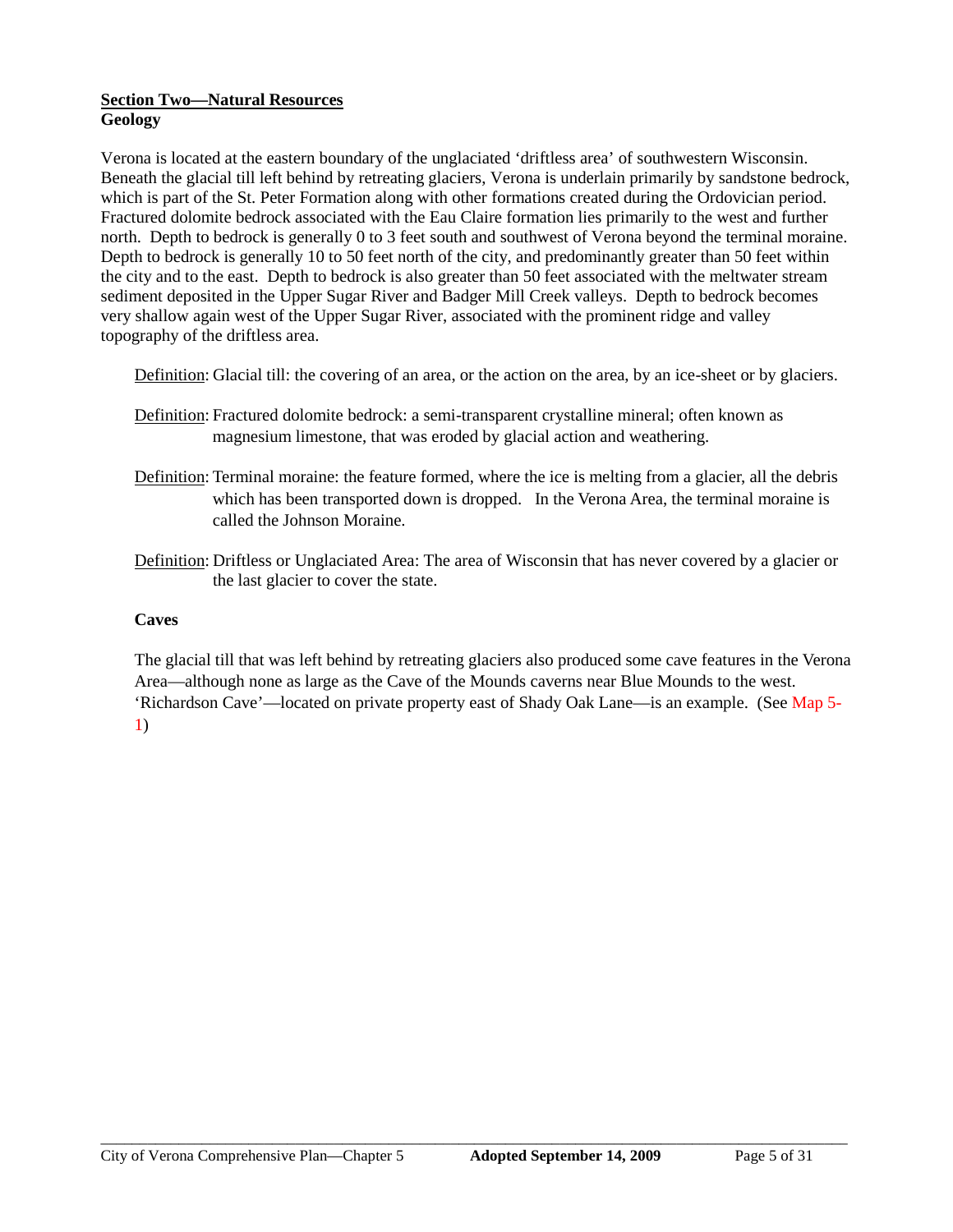## **Section Two—Natural Resources Landscape and Topography**

When the glaciers retreated after reaching their furthest southern advance, "drift" deposits of sand, clay, and gravel were left behind. These deposits form the Johnson Moraine on which Verona is situated, creating the gently rolling topography that is indicative of the Verona area. (See Map 5-1) Elevations in the City of Verona generally range between 900 and 1000 feet above sea level with some higher areas, particularly in the northwest and southeast.

Unlike the stream valleys in most of the driftless area, which are narrow and steep, the valley of the Upper Sugar River is fairly broad and flat. The upper portion of the watershed—near Mt. Horeb—is of particular interest because it drains unglaciated, rougher terrain to the west while tributaries to the east drain glacial moraines and outwash.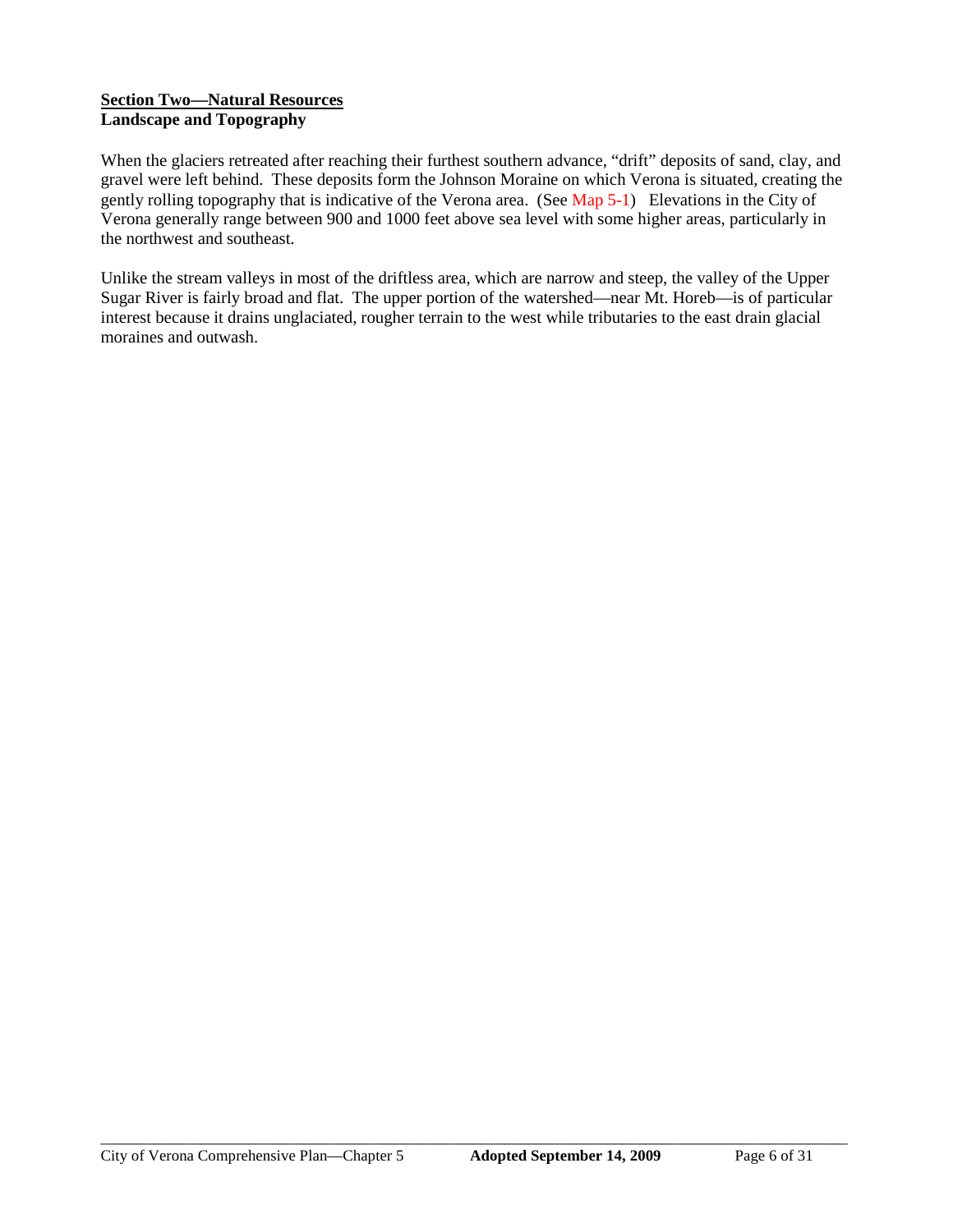### **Section Two—Natural Resources Soils**

The geologic history of Dane County is responsible for the agriculturally-productive soils found here. Clay and silt loams are found primarily in the glaciated portion of the county while shallower sandy loams are found in the driftless area. Soils in the driftless region are generally moderately to excessively well-drained soils that have a high mineral content and low organic matter. Farming has traditionally occurred on the ridge tops or in the stream valleys with the region's steep hillsides often left wooded. Streams in the driftless region have a higher gradient than those in other parts of southern Wisconsin. Wetlands usually only occur along stream and river margins, although isolated wetlands associated with glacial kettles and other depressions can be found in the Verona area.

- Definition: Clay loam: a soil which contains 40% or more of an exceptionally fine-grained substance, very retentive of moisture.
- Definition: Silt loam: a soil which contains 80% or more of a deposit laid down in a river, lake, etc. It is finer than sand but coarser than clay.

Soil type is an important indicator and determinant of the extent and form of development. See Maps 5-2 and 5-3 for soil-types in the Verona Area. The soils of the Verona area are of three primary soil associations, according to the United States Department of Agriculture's classification:

 Soils to the north and east of Verona are of the *Batavia-Houghton-Dresden Association*, characterized by soils formed in outwash material. The soils in this group mainly formed in outwash material near streams or adjacent to glacial moraines. These soils generally are loamy and are underlain by sand or gravel, or both. These soils have moderate permeability and medium available water capacity. Many of them are good sources of sand and gravel. Where these soils are well drained and gently sloping to sloping, they have slight to moderate limitations for most urban uses. The contamination of groundwater is a hazard where these soils are used for waste disposal.

Overall, this association has a landscape that consists of outwash plains with depressions and old lake basins. The soil material was deposited by wind and by water from melting glaciers. The texture of the material in which the soils formed is variable, but it is dominantly silt, sand, or gravel. The drainage in the association is southwesterly.

 Soils southeast and northwest of Verona are of the *Dodge-St. Charles-McHenry Association.* This is the predominant soil classification in the area and is characterized by soils underlain by sandy loam glacial till. The soils in this group formed mainly by wind born deposits of silt loam underlain by sandy loam glacial till. The pattern of drainage is irregular, but it is generally southerly and westerly. Most of these soils have moderate permeability and high available water capacity. Most of them have slight to moderate limitations for urban use and for farming.

Overall, this association has a varied landscape that is characterized by ground, end, and recessional moraines. The landscape is mostly gently sloping to sloping, but there are some areas on benches and in depressions and drainageways that are nearly level and a small acreage that is moderately steep to steep.

 Soils to the west of Verona are of the *Basco-Elkmound-Gale Association*, characterized by soils underlain by a depth less than 40 inches by sandstone, dolomite, or shale. The soils in this group formed mainly by wind born deposits of silt loam underlain by residuum derived from underlying bedrock. Most of these soils have moderate permeability and medium available water capacity.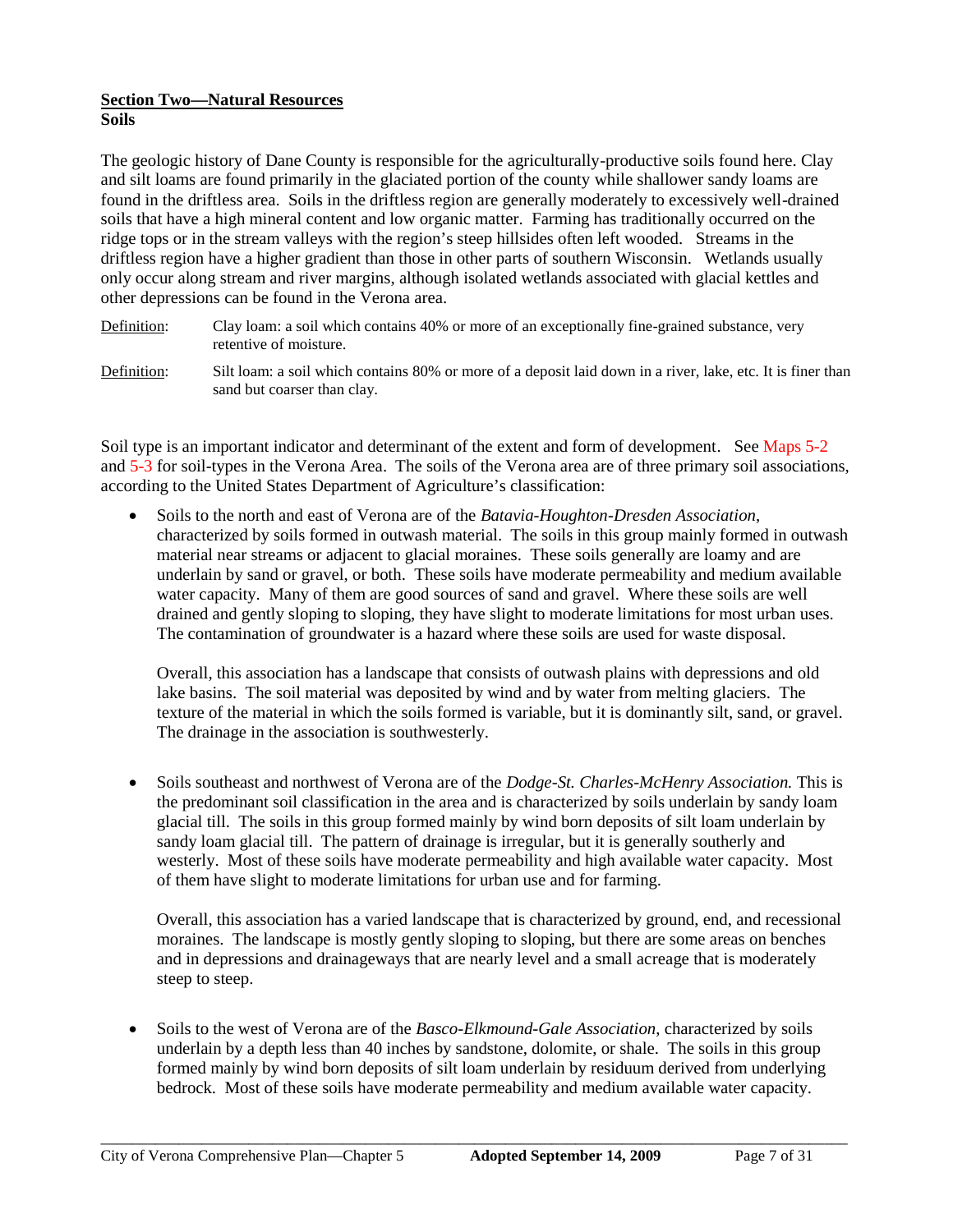They generally have severe limitations for residential development and severe to moderate limitations for farming, because they have a shallow to moderate depth to bedrock.

Overall, this association has a driftless landscape that is gently sloping to very steep. The soils in this association are underlain mainly by sandstone bedrock and are below the dolomite uplands and above the large drainageways and valleys. The runoff from the dolomite uplands flows through this association to the valleys and streams below.

 Soils further west of Verona in the Sugar River Valley are of the *Otter-Orion-Troxel Association*, characterized by soils formed in alluvium. These soils are dominantly 'somewhat poorly drained' to 'poorly drained' and are subject to flooding. These soils have sever limitations for urban use, because they have a seasonal high water table and are subject to flooding

Overall, this association has a landscape made up mainly of drainageways, stream bottoms, adn flood plains. The soils of the association formed in recently deposited alluvium. They are in the lowest positions on th landscape and are nearly level to gently sloping. This association is made up of many, long, narrow, irregularly shaped areas. These areas delineate the major watercourses in the county.

Hydric soils and soils with hydric inclusions are typically associated with existing or former (i.e., drained) wetlands. Hydric soils with potential for wetland restoration lie along the Sugar River, Badger Mill Creek, and dry tributaries (See 'Wetlands' section below…) Hydric soils include Orion (Or), Otter (Ot), Elburn (Eg), Radford (Ra), Troxel (Tr), and Virgil (Vw) soils. Depths to water table in these areas are generally 0 to 3 feet. In the area between the Upper Sugar River and Badger Mill Creek on the southwest side of the city, water table depths are generally 10 to 25 feet. In the rest of the city and areas north, water table depths are generally 25 feet or greater. See Map 5-2 for the location of hydric soils in the Verona Area.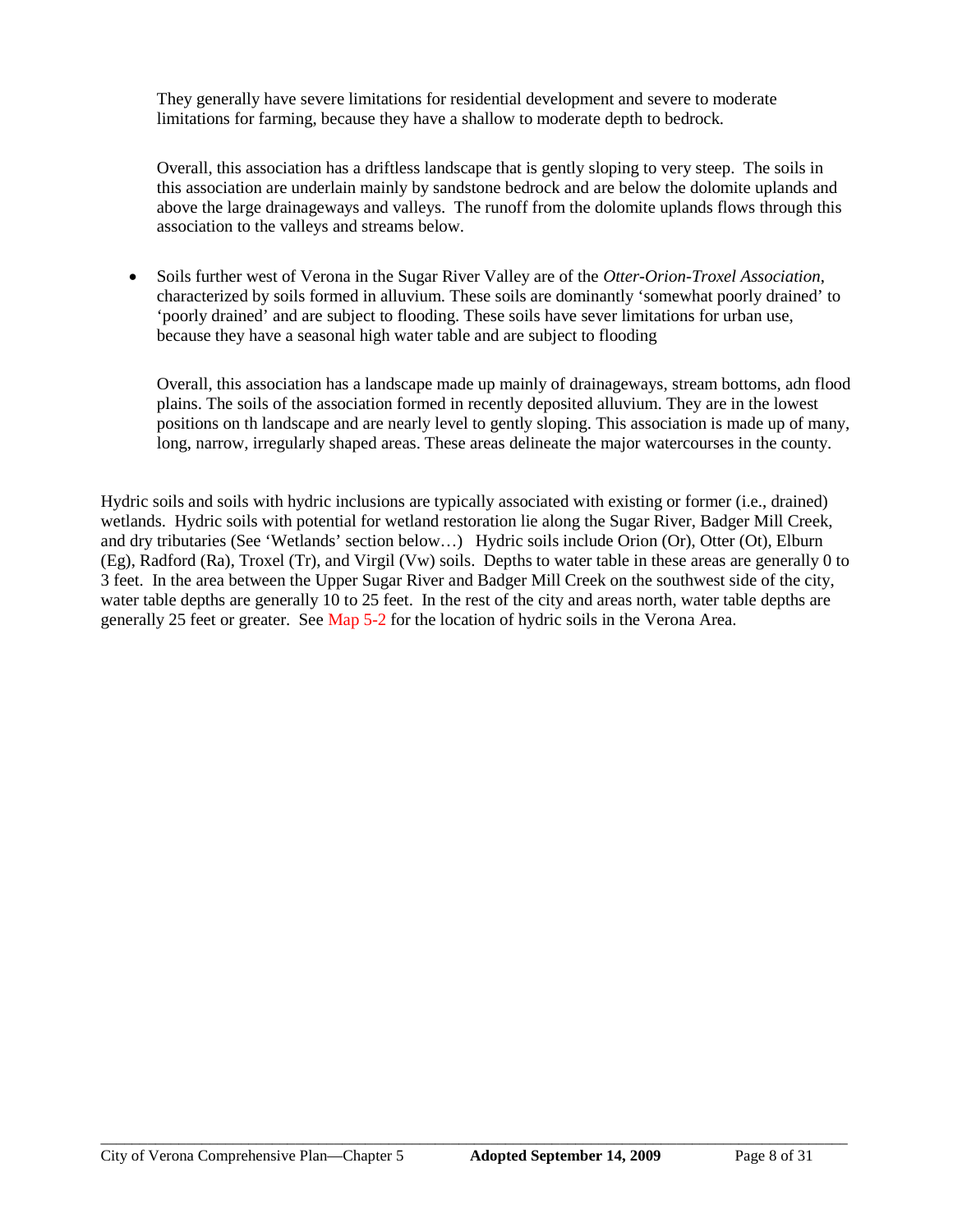| <b>Table 5-1: Soils Characteristics</b>     |                                                                                                                                                                                                                                                                                                                      |  |  |
|---------------------------------------------|----------------------------------------------------------------------------------------------------------------------------------------------------------------------------------------------------------------------------------------------------------------------------------------------------------------------|--|--|
| <b>Soil Type</b>                            | <b>Description</b>                                                                                                                                                                                                                                                                                                   |  |  |
| Basco silt loam:                            | Moderately deep, well drained and moderately well drained, gently sloping to steep soils on side slopes and at the tops of                                                                                                                                                                                           |  |  |
| BaB2/C2/D2/E2                               | ridges in the high uplands. Poses severe to very severe limitations for development due to erodibility. A prime farm soil.                                                                                                                                                                                           |  |  |
| Batavia Silt Loam;                          | Deep, well drained soils on high benches formed on loamy outwash. Soils have high fertility and moderate permeability.                                                                                                                                                                                               |  |  |
| BbA/B                                       | Poses slight to moderate limitation for development. 150-155 Bu/acre corn yield. A prime agricultural soil.                                                                                                                                                                                                          |  |  |
| Chaseburg silt loam;                        | Deep, well drained and moderately well drained prime farm soil in drainageways, streams, and low sides of steep hills. High                                                                                                                                                                                          |  |  |
| ChB                                         | fertility, moderate permeability. Poses moderate to severe limitation for development due to flooding. 150 Bu/acre corn yield.                                                                                                                                                                                       |  |  |
| Dodge silt loam;<br>DnB/C2                  | Deep well drained soils on glaciated uplands formed over sandy loam glacial till. Soils have high fertility, moderate<br>permeability, and moderate to severe hazard of erosion. Slight to moderate limitation for development. 110-120 Bu/acre corn<br>yield. A prime agricultural soil <6%.                        |  |  |
| Dresden silt loam;                          | Formed in stream valley benches. Moderately deep. Medium fertility. Substratum has rapid permeability. Moderate limitation                                                                                                                                                                                           |  |  |
| DsC2                                        | for development.                                                                                                                                                                                                                                                                                                     |  |  |
| Dunbarton silt loam,                        | Shallow, well drained soils on uplands. Soils have low fertility and moderately slow permeability. Poses moderate to very                                                                                                                                                                                            |  |  |
| eroded; DuB2/C2                             | severe limitations for development due to shallow depth to bedrock.                                                                                                                                                                                                                                                  |  |  |
| Elburn silt loam,                           | Deep, somewhat poorly drained soils underlain by outwash sand and gravel at a depth of 44 to 880 inches. Soils have high                                                                                                                                                                                             |  |  |
| gravelly substratum;                        | fertility and moderately slow permeability in the subsoil. Poses moderate to severe limitation for development due to seasonal                                                                                                                                                                                       |  |  |
| EgA                                         | high water table. 160 Bu/acre corn yield. A prime agricultural soil.                                                                                                                                                                                                                                                 |  |  |
| Huntsville silt loam;                       | Deep, well drained and moderately well drained soils in drainageways and small draws. Soils have high fertility and moderate                                                                                                                                                                                         |  |  |
| HuB                                         | permeability. Poses severe limitation for development due to flooding. 130 Bu/acre corn yield. A prime farm soil.                                                                                                                                                                                                    |  |  |
| Kidder Ioam;                                | Deep, well drained soils formed on glaciated uplands. Medium fertility. Moderate permeability and severe hazard of erosion.                                                                                                                                                                                          |  |  |
| KdC2/D2                                     | Substrate is moderately rapidly permeable. Poses moderate to severe limitation for development due to slope.                                                                                                                                                                                                         |  |  |
| Kegonsa silt loam;<br>KeA/B                 | Moderately deep, well drained soils on benches on outwash plains. Soils have medium fertility. A prime agricultural<br>soil Permeability is moderate in the subsoil and rapid in the substratum.125 Bu/acre corn yield. Slight to moderate<br>limitation for development                                             |  |  |
| Kidder, eroded; KrE2                        | Deep, well drained soils formed in glacial till on drumlins and terminal and recessional moraines. Moderate permeability and<br>severe hazard of erosion. Severe limitation for development due to slope.                                                                                                            |  |  |
| McHenry silt loam;                          | Deep, well drained soils on glacial uplands. Soils have medium fertility and moderately rapid permeability. Moderate to severe                                                                                                                                                                                       |  |  |
| MdC2/D2                                     | limitations for development due to slope and permeability.                                                                                                                                                                                                                                                           |  |  |
| New Glarus silt Ioam.<br>eroded; NeB2/C2/D2 | Moderately deep, well drained soils on uplands. Soils have medium fertility and moderate to moderately slow permeability.<br>Poses moderate to severe limitations for development due to dolomite bedrock at shallow depth. 115 Bu/acre corn yield. A<br>prime agricultural soil <6%.                                |  |  |
| Orion silt Ioam; Or                         | Deep, somewhat poorly drained soils on flood plains. Soils have high fertility and moderate permeability. Poses very severe<br>limitations for development due to flooding. 145 Bu/acre corn yield. A prime agricultural soil.                                                                                       |  |  |
| Pecatonica silt loam;                       | Deep, well drained soils on glaciated uplands and high benches in stream valleys. Soils have high fertility and moderate                                                                                                                                                                                             |  |  |
| PeC <sub>2</sub>                            | permeability. Poses moderate limitations for development due to slope.                                                                                                                                                                                                                                               |  |  |
| Plano silt loam,                            | Deep, well drained soils underlain by sand and gravel outwash at a depth of 44 to 70 inches. Substrate has rapid permeability.                                                                                                                                                                                       |  |  |
| gravelly sub.; PoA                          | Slight to moderate limitations for development. 155 Bu/acre corn yield. A prime agricultural soil.                                                                                                                                                                                                                   |  |  |
| Port Byron silt loam;                       | Deep, moderately well drained soils on valley sides. Soils have high fertility. Permeability is moderate in the subsoil and                                                                                                                                                                                          |  |  |
| PrC                                         | moderately slow in the underlying material. Poses moderate limitations for development due to low bearing capacity.                                                                                                                                                                                                  |  |  |
| Radford silt loam;                          | Deep, somewhat poorly drained soils in low drainageways and stream channels. High fertility and moderate permeability. Very                                                                                                                                                                                          |  |  |
| RaA                                         | severe limitation for development due to high water table and flooding. 145 Bu/acre corn yield. A prime agricultural soil.                                                                                                                                                                                           |  |  |
| St. Charles silt loam;                      | Deep, well drained and moderately well drained soils on glaciated uplands. Soils have high fertility and moderate permeability.                                                                                                                                                                                      |  |  |
| ScB                                         | Slight to moderate limitations for development. 145 Bu/acre corn yield. A prime agricultural soil.                                                                                                                                                                                                                   |  |  |
| Troxel silt loam; TrB                       | Deep, well drained to moderately well drained soils formed in drainageways. Subject to seasonal flooding of short duration.<br>Poses severe limitation to development due to flooding. 145 Bu/acre corn yield. A prime agricultural soil.                                                                            |  |  |
| Virgil silt loam,<br>gravelly sub.; VwA     | Deep, somewhat poorly drained soils on low benches on uplands and in stream valleys, underlain by sand and gravel outwash.<br>Soils have high fertility and moderately slow permeability. Severe limitations for development due to seasonal high water table.<br>150 Bu/acre corn yield. A prime agricultural soil. |  |  |
| Westville silt loam,                        | Deep, well drained soils on glaciated uplands and high benches in stream valleys. Soils have medium fertility and moderate                                                                                                                                                                                           |  |  |
| eroded; WvC2/D2                             | permeability. Poses moderate to severe limitations for development due to slope and low bearing capacity.                                                                                                                                                                                                            |  |  |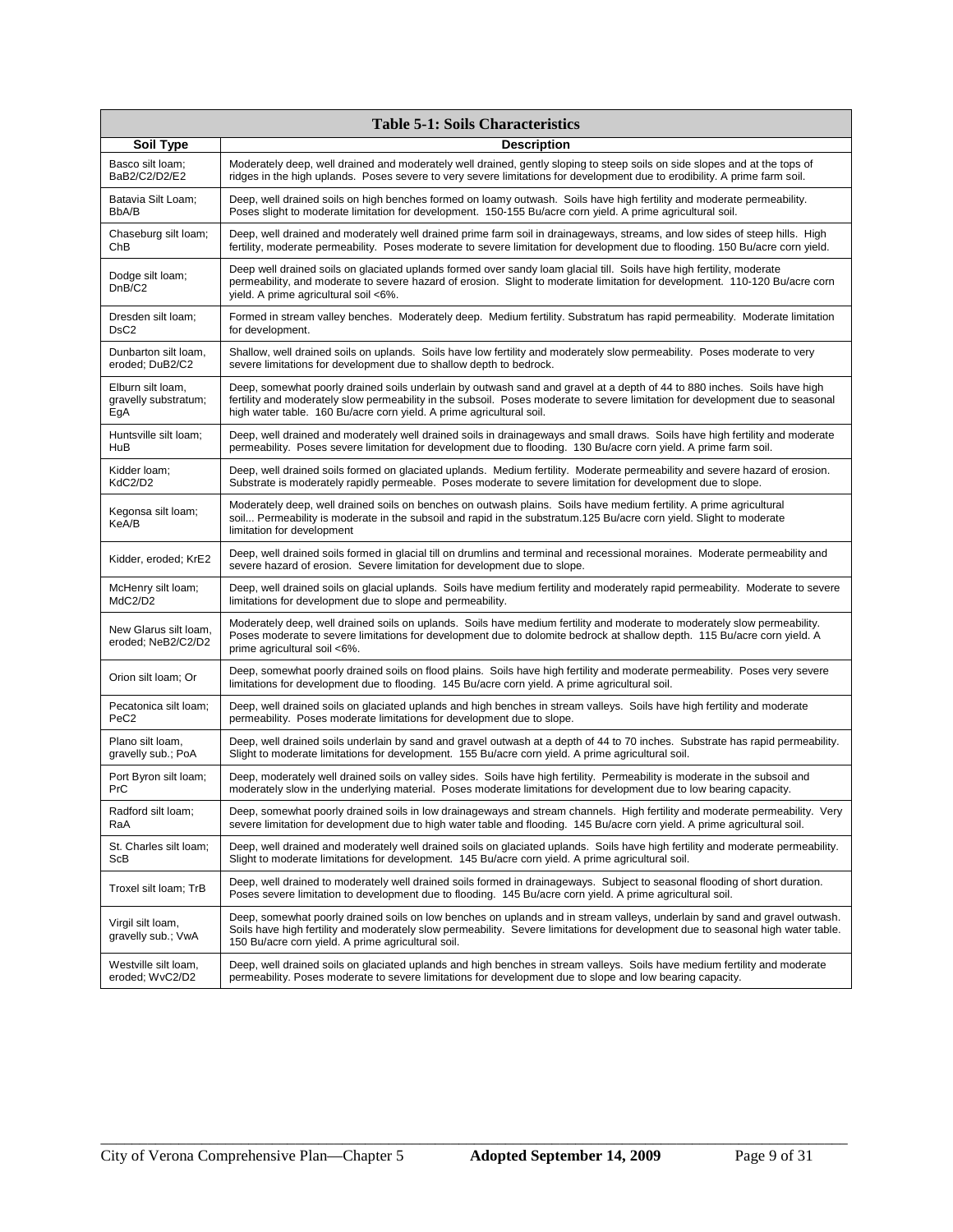## **Section Two—Natural Resources Watersheds, Drainage Basins, and Surface Waters**

The City of Verona is located within the Upper Sugar River watershed, which is located in southwestern Dane County and has a drainage area of approximately 110 square miles, including all or parts of the cities of Verona, Madison, and the villages of Mt Horeb and Belleville. See Map 5-4—Upper Sugar River Watershed. The Upper Sugar River watershed is one of 15 other topographically-defined hydrologic units, which together comprise the Sugar-Pecatonica River basin of southwestern Wisconsin. The Sugar-Pecatonica is one of four other river basins in Dane County along with the Wisconsin, the Yahara, and Rock River basins.

The Upper Sugar River begins along the eastern edge of the unglaciated "driftless area," in the vicinity of Mt. Horeb. This area is characterized by thin soils over bedrock, steep wooded slopes, and narrow stream valleys with alluvial deposits, few wetlands, and no natural lakes or impoundments. Streams are typically fed by groundwater from bedrock outcrops exposed along hillsides. After leaving this unglaciated area, the Upper Sugar River then meanders through a broad, flat floodplain area before arriving at Lake Belle View at the southern border of Dane County. The Upper Sugar River continues south through Green and Rock Counties where it eventually joins the Pecatonica River from the west before joining with the Rock River in northern Illinois, which ultimately empties into the Mississippi River near Moline, Illinois.

The Upper Sugar River is a dominantly spring-fed system with extensive riparian wetlands, possessing the most diverse fishery in southern Wisconsin. The Badger Mill Creek begins in a wetland west of Goose Pond between Madison and Verona before traversing the east side of the City of Verona before it empties into the Upper Sugar River just south of the City of Verona. The 'Dry Tributary to Badger Mill Creek' originates north and west of the City of Verona and traverses the west side of Verona before contributing to Badger Mill Creek just south of the city near Highway 69 at USH 18-151.

The present condition of the Upper Sugar River and its contributing watershed is dramatically different from pre-European settlement times and continues to be altered. The Upper Sugar River watershed has been profoundly affected by agricultural activities, indicated by the large amount of silt, significant channelization, and lateral ditching within large areas of the watershed. Runoff from farm fields and barnyards; intense grazing adjacent to the stream; and stream bank erosion from cows are each adding sediments and pollutants to the stream and degrading habitat and water quality. Agricultural use of the land now dominates where prairies and scattered oak savanna once ruled. Many wetland acres that once filled the river bottoms have been ditched and drained for cropland. The river channel has been dredged and straightened. Removal of stream-bank trees to increase agricultural areas has increased water temperatures. The Badger Mill Creek is affected much less by agricultural practices, primarily because most of the watershed for this creek is located within an urbanized area. The City of Verona is supportive of storm water management and surface-water protection regulations for agriculture similar to those that are imposed on cities such as Verona, especially if such agricultural regulations will 'protect the investment' the City of Verona has made to protect water quality through our extensive storm water management and surface-water protection systems.

Impacts from urbanization are increasing as well, as both low-intensity urban development outside of cities and high-intensity urban development continues within cities such as Madison, Middleton, Verona, and Mount Horeb. The Upper Sugar River and Badger Mill Creek also need to be protected in the face of increasing urban development, particularly in the headwaters near Verona and Madison. The Badger Mill Creek watershed is already primarily urbanized. Prior to the implementation of storm water management practices in the past decade, runoff from streets and parking lots and from construction sites were adding sediments and pollutants to the creek and degrading habitat and water quality. The City of Verona will continue to comply with storm water management and other surface-water protection regulations to do our part to protect the water quality of the Badger Mill Creek and the Sugar River.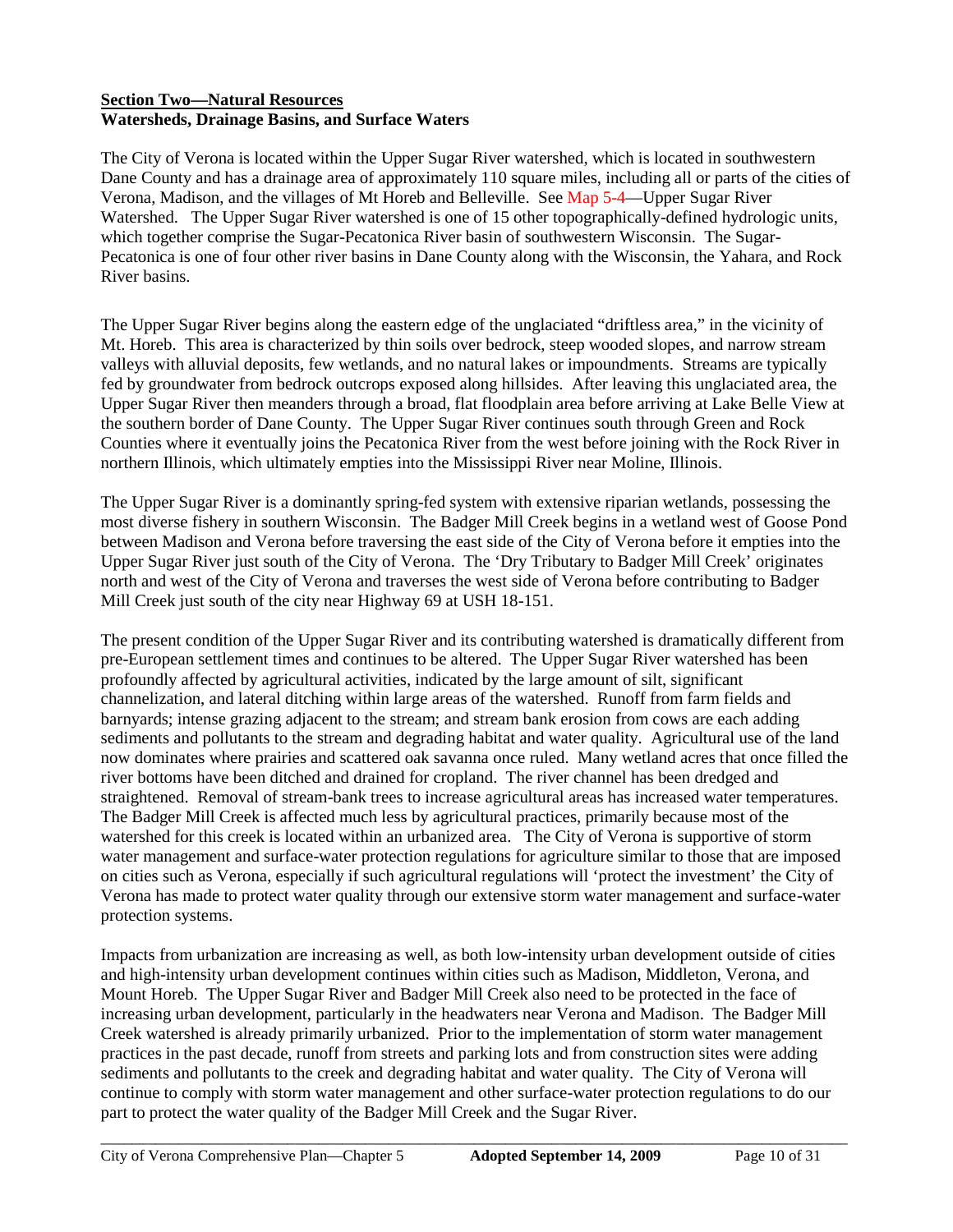The primary water quality problems are the result of "nonpoint" or diffuse sources of pollution, particularly from agricultural operations and urban runoff, as opposed to "point" sources of pollution which discharge from an identifiable point (such as a wastewater treatment plant outfall). Other problems include excessive populations of rough fish, hydrologic modifications resulting from dams, stream straightening, and ditching, draining or other alterations of wetlands. It is not too late to prevent the anticipated decline of quality for surface waters within the Upper Sugar River Watershed. Point source pollution is being brought under control in the Upper Sugar River Watershed as is non-point urban storm water run-off through the implementation of storm water management regulations.

- Definition: Point-Source Pollution: contamination from a specific site of a pollution source, such as a manufacturer, processor or a municipal wastewater site.
- Definition: Non Point-Source Pollution: contamination from area drainage from a land disturbing activity, such as agriculture, mining or grading.

Fragmentation of natural communities and ecological systems from both agriculture and urban development also needs to be addressed. In this regard, the resource holds tremendous potential for protection, restoration, and enhancement that can greatly add to the quality of life we currently enjoy. The City of Verona is supportive of efforts to prevent the fragmentation of ecological systems and natural communities.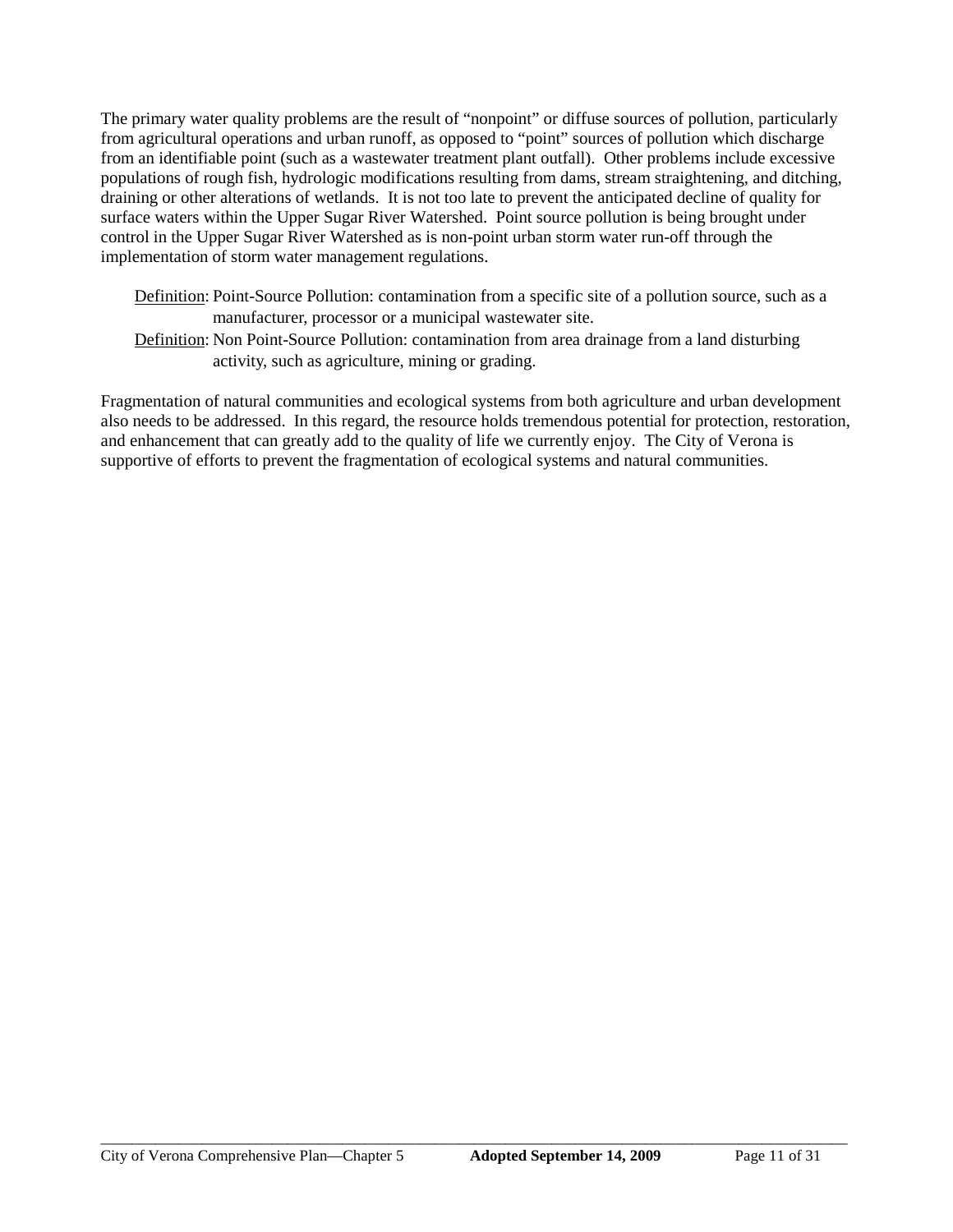## **Section Two—Natural Resources Surface Waters**

There are numerous valuable surface water resources in the Upper Sugar River Watershed and around the City of Verona. The Sugar River basin has more than 58 miles of streams. About 31 miles of those streams are designated as Cold Water Sport Fishery (trout waters), 4 miles are designated as Warm Water Sport Fishery (e.g., panfish, northern pike, smallmouth bass etc.), and another 4 miles are designated as Warm Water Forage Fish community (e.g., minnows and forage fish). The biological uses of the remaining streams which have not been determined are codified as the default Warm Water Sport Fishery category for water quality standard purposes.

Agriculture has had a tremendous negative effect on the surface waters in and around the City of Verona and has altered these surface waters substantially. Additionally, the location of these surface water's headwaters on the edge of Madison and Verona makes them susceptible to urban impacts on water quality beyond what damage has already been caused by agricultural practices. The introduction of pollutants, nutrients, and sediment load due to runoff from developing areas into the headwaters of the river poses a concern for all parts of the river downstream.

Surface waters within the Upper Sugar River Watershed have been profoundly affected by human activities. Runoff from farm fields and barnyards, intense grazing adjacent to the stream, and stream bank erosion from cattle are each adding sediments, nutrients, and other pollutants to the stream and degrading habitat and water quality. The river also needs to be protected from increased urban run-off from roof-tops, streets and parking lots, and construction sites, particularly in the headwaters near fast-growing Verona and Madison. The City of Verona is supportive of limiting the impact of new residential development on surface waters by promoting dense development, which minimizes impervious surface *per housing unit.* Furthermore, the City of Verona is supportive of regulations and requirements for agricultural land-uses to lessen their impacts on surface waters—such as detention and infiltration basins—similar to what is required for urban areas. Lastly, The City of Verona will continue to minimize urban impacts on surface waters through use of storm water management systems within the city. (See Chapter 4—Utilities and Community Facilities—for more information.)

# **Upper Sugar River**

The Upper Sugar River in Dane County runs from the headwaters of the river northeast of Mt. Horeb to the dam at Belleville. See Map 5-4. The Upper Sugar River is a valuable resource providing opportunities for recreation (fishing and canoeing); wildlife habitat (including rare and endangered species, declining native plant communities, and natural areas); flood protection; and scenic beauty, among others. The Sugar River also serves as the principal water source to Belleville's Lake Belle View and the river lies adjacent to the Military Ridge and Ice Age Trails, which provides excellent access for the public to appreciate and enjoy the extensive wetland and river complex.

The Upper Sugar River supports a cold water sport fishery from its headwaters to the Frenchtown Road bridge above Lake Belle View. The portion of the river below Frenchtown Road is classified as warm water sport fishery (WWSF) primarily due to the influence of the Lake Belle View millpond.

Overall, the river has good dissolved oxygen concentrations, enough to support both a warm and cold water fishery. Biotic indices have revealed "good" to "very good" water quality conditions for the Upper Sugar River. The entire Upper Sugar River has been designated an "Exceptional Resource Water" through the state's anti-degradation policy (NR 207). This classification affects the amount of pollutants allowed in wastewater discharge to the stream. (Note—In 1997, Verona stopped discharging treated wastewater directly to the Upper Sugar River and began sending wastewater to the Nine Springs regional waste water treatment plant. Treated effluent from Nine Springs is then returned to the Badger Mill Creek. See Chapter 4—Utilities and Community Facilities—for more information.)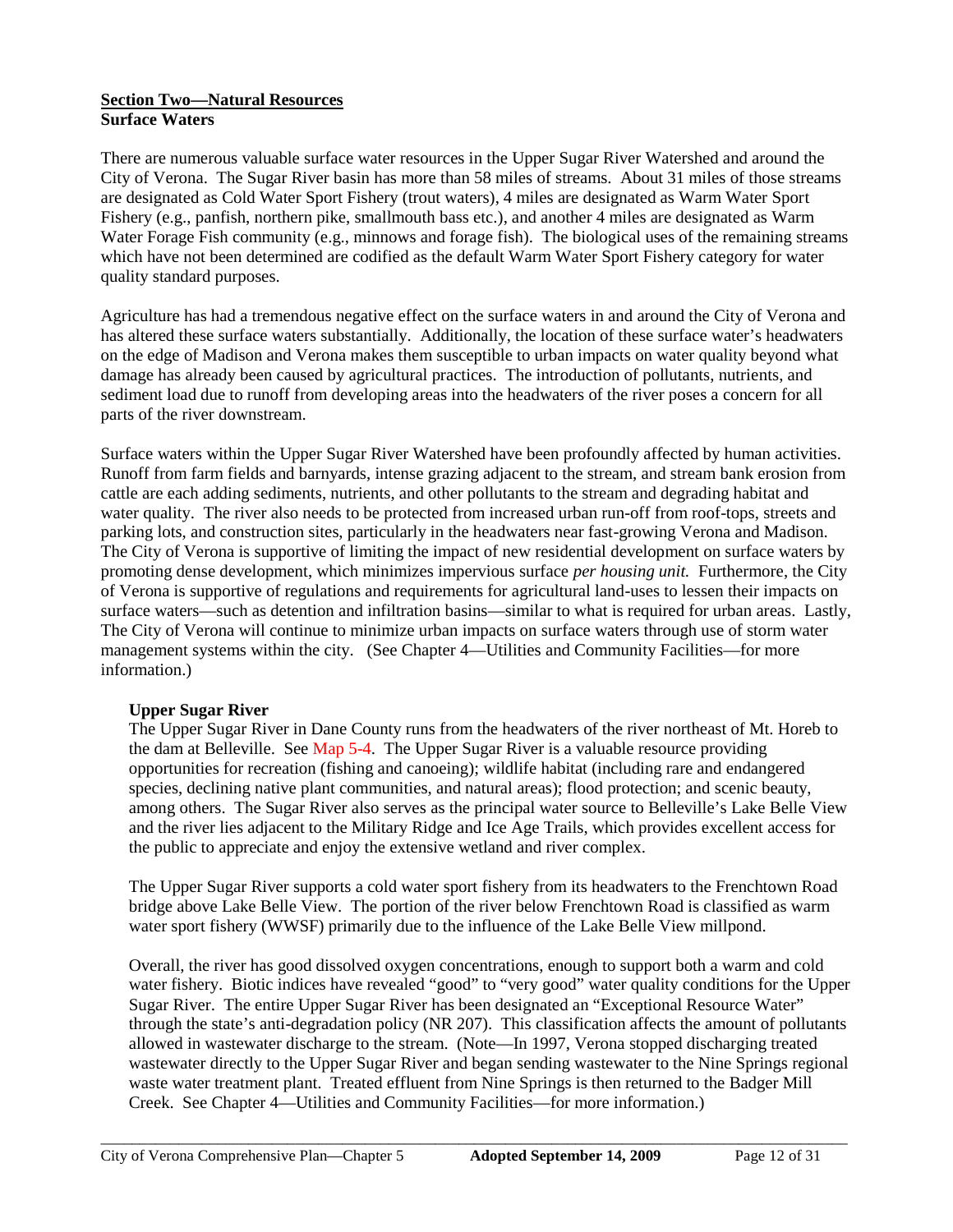The Upper Sugar River is located on the outskirts of the expanding Madison metropolitan urban area including the City of Verona. Though historically (and still) predominantly agricultural, this portion of the watershed is experiencing a gradual change in land use. Since this area encompasses the headwaters of the Sugar River, changes in land use, hydrology, and sediment transport here will have particularly pervasive impacts on all areas downstream. Urbanization presents the opportunity to improve water quality—especially as compared with some agricultural practices—through the continued use of rigorous storm water management programs such as the City of Verona already uses.

Ask anyone their first impression of the Upper Sugar River and chances are good that many will mention the fact that the water seems very turbid. This is despite the unexpectedly low levels of suspended solids measured in the Upper Sugar River (generally less than 50 mg/l). The sediments that are in the Upper Sugar River are fine grained in nature, and these fine grained sediments do not settle as quickly and also diffuse much more light than coarser grained materials of equal mass. The cloudiness of the water has two perceptional effects: the water is aesthetically unattractive; having the appearance of a polluted, degraded stream, and the river's potential as a fishery is reduced.

Definition: Turbid: having sediment stirred up; muddy or cloudy.

The Upper Sugar River, due to its large inputs of cold spring water, remains cool year-round, especially in its upper reaches. The high degree of turbidity in the water, however, is detrimental to trout. Although a small population of brown trout does manage to survive in its upper reaches, the river does not support naturally reproducing populations along most of its length. A decrease in the turbidity of the Sugar River could be all that is needed to restore viable trout populations to the river. Restoration of the aquatic ecosystem, including adjacent wetlands, will also increase the population of aquatic insects and baitfish used as food for trout populations. Naturally reproducing populations of rainbow, brown and brook trout could be attained in the river if restoration efforts were successful.

# **Badger Mill Creek**

Badger Mill Creek is a tributary to the Upper Sugar River, beginning in a wetland west of Goose Pond between Madison and Verona. See Map 5-4. The creek runs west through the southeastern part of Verona and joins the Upper Sugar River southwest of the city. The creek's drainage area includes much of the southwest side of Madison as well as most of Verona. Wastewater discharges during the 1970s negatively impacted water quality in Badger Mill Creek. Since more significant water-quality protections were instituted in the mid 1980s and since wastewater discharges were removed in 1997, water quality and species diversity in the creek has improved. Currently, Badger Mill Creek is designated a Cold Water Fishery from its confluence with the Sugar River upstream to the Lincoln Street bridge. From the bridge to the MMSD wastewater treatment plant outfall the Creek is designated as a Warm Water Forage Fish community with trout potential. Springs, seeps and watercress in Badger Mill Creek indicate groundwater upwelling in the stream and indicate that there is tremendous potential to first protect and then enhance water resources found here.

The water quality of Badger Mill Creek has been significantly improved through the implementation of storm water management systems in both the City of Verona and the City of Madison. Nonetheless, non-point source pollution from construction site erosion and run-off from rooftops and pavement continues to threaten the Creek. Agricultural practices are less harmful to the Badger Mill Creek because much of the Creek's watershed is not used for agricultural purposes. The City of Verona will continue to control the erosion of sediment from construction sites and will continue to control the quantity and quality of stormwater being washed off impervious surfaces like roads, driveways and parking lots as methods to protect the Badger Mill Creek.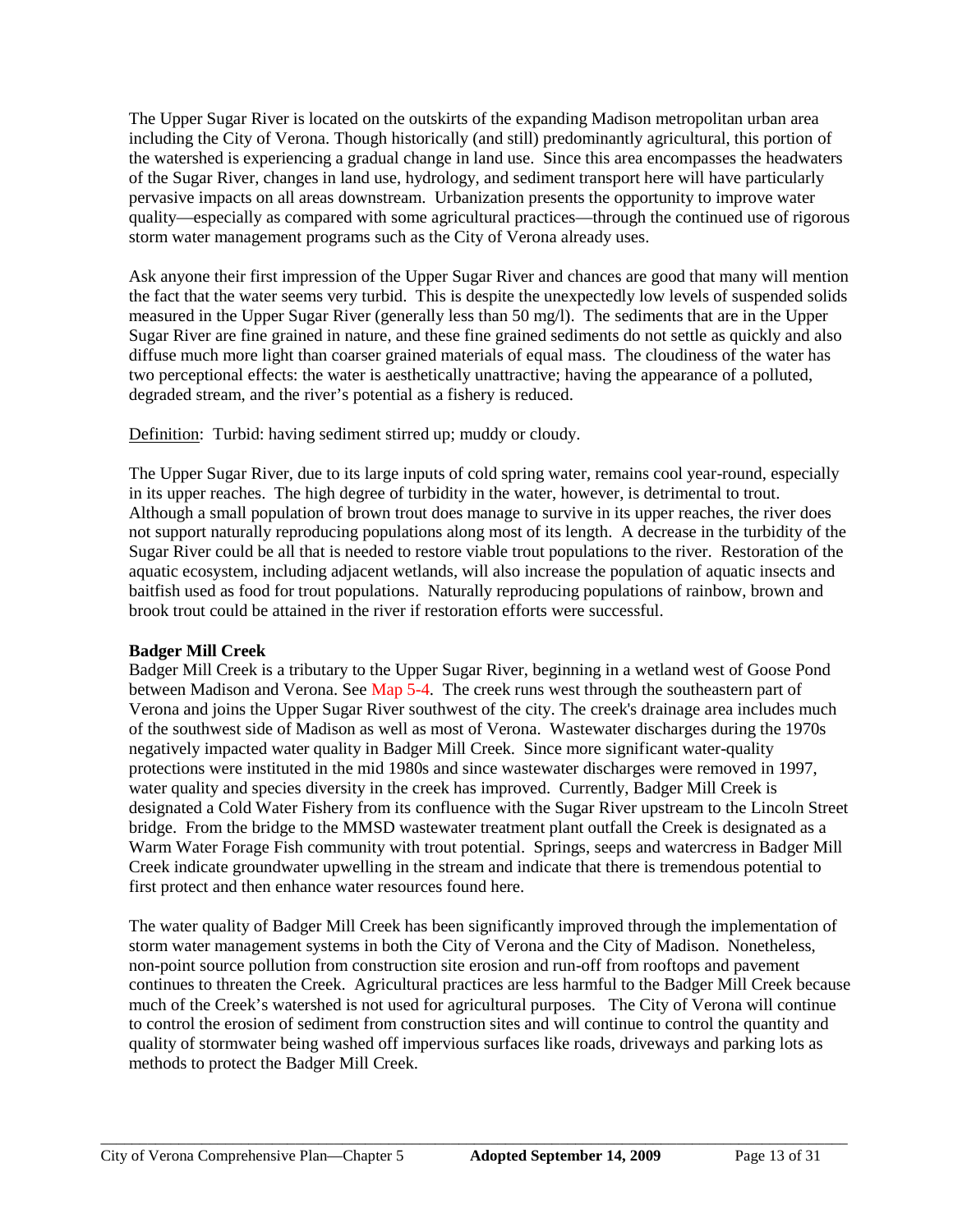The continuing urbanization of the Madison metropolitan area has also led to increased pumping of groundwater for its water supply which has lowered water table levels (See below for more information about Groundwater…). Groundwater and surface waters are intimately inter-connected, and so the pumping of groundwater can lower base flows in streams and rivers such as the Upper Sugar River and the Badger Mill Creek, as well as diminishing base flows to the wetlands and springs associated with such rivers and creeks. In August 1998, MMSD began returning treated wastewater to Badger Mill Creek equal to the amount of water generated/pumped out of the basin (See Chapter 5—Utilities and Community Facilities—for more information). This effort is expected to help restore the water balance between the Upper Sugar River and Yahara River watersheds. This imbalance was the result of pumping ground water out of the Upper Sugar River watershed; using it for residential, commercial, or industrial purposes; and then pumping the wastewater to the Nine Springs regional treatment plant, which discharges to Badfish Creek in the Yahara River watershed. This 'treated effluent return' project has had widespread public support, at considerable additional expense by MMSD. (Note, however, while this is intended to restore the base flow in Badger Mill Creek it does not address the long-term reductions in water table levels and drawdown due to the concentrated pumping and cone of depression beneath and surrounding the Madison metropolitan area.)

# **Dry Tributary to Badger Mill Creek**

The Dry Tributary to Badger Mill Creek is a dry ravine that provides drainage for much of the west side of the City of Verona during rain events. Water that is channeled by this Dry Tributary is discharged to the Badger Mill Creek just south of 18-151 at Highway 69.

## **Lakes and Ponds**

In addition local rivers and creeks in the Verona Area, there are three flooded quarries; one along CTH 'M' (Tsunehiro) and one on either side of Paoli Street (Cleary and Fireman's Park). Whereas the Tsunehiro and Cleary quarries are privately owned, the Fireman's Park quarry is owned by the City of Verona. There are also other open water areas associated with the wetlands in the headwaters of Badger Mill Creek and some scattered other ponds—such as Morse Pond adjacent to the University Golf Course in the northwest quadrant of the intersection of CTH's 'M' and 'PD'—in the Verona Area.

# **Shoreland Zoning**

As this City of Verona comprehensive plan is being finalized in 2009, Dane County is considering new land-use regulations to protect surface waters in Dane County. These regulations would be modifications to existing regulations known as 'Shoreland Zoning', and they would be applicable to development within the City of Verona. While the City of Verona is supportive of efforts to protect water quality and water quantity for local surface waters—the City also believes that regulations must balance these environmental protection goals with good urban planning goals such as promoting compact development—especially in urban areas such as the City of Verona. The City will seek to work with Dane County to insure that any new Shoreland Zoning regulations that may get adopted—and which would be applicable within the City of Verona—accomplish this balance. See Chapter 7— Intergovernmental Cooperation—for additional information.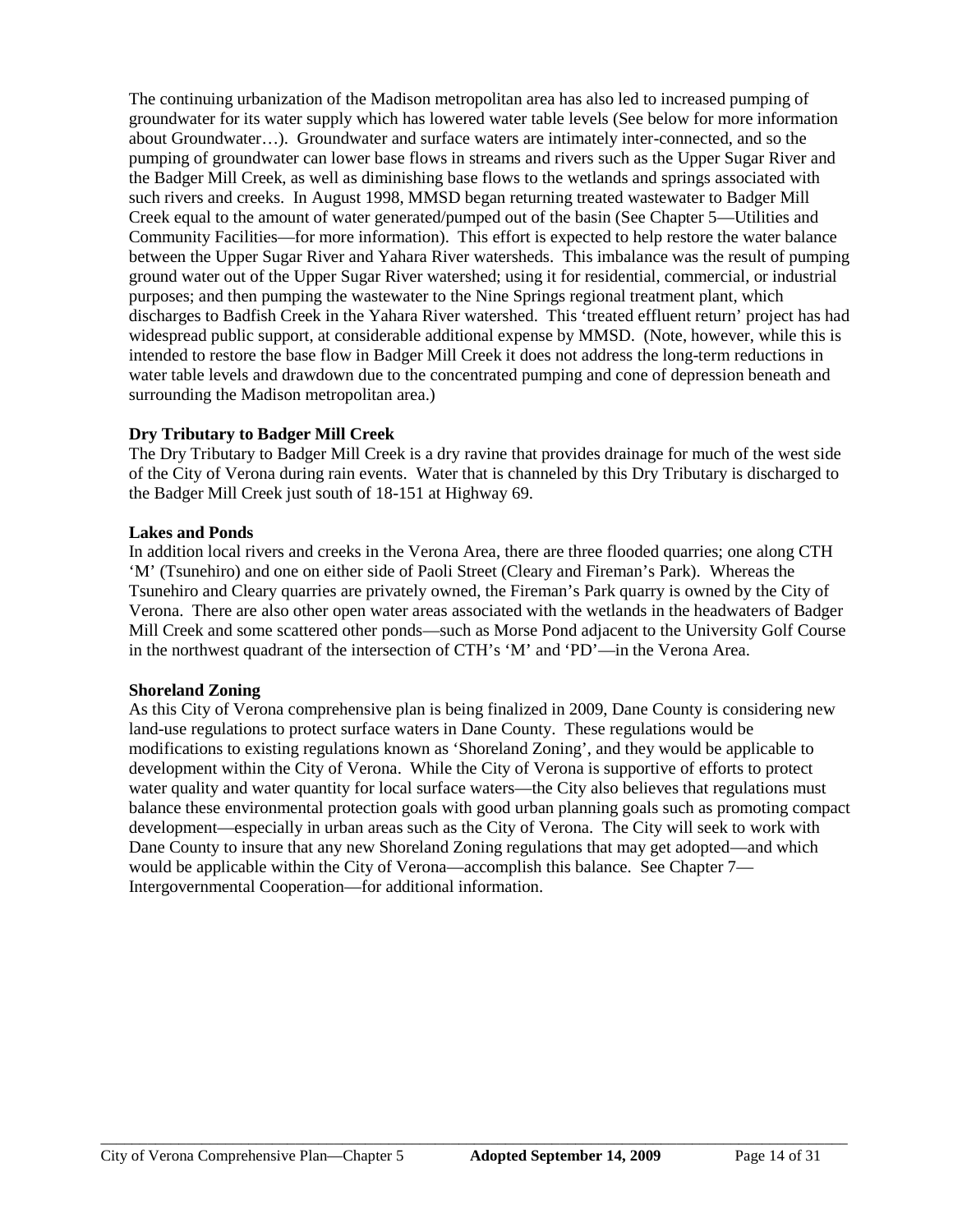## **Section Two—Natural Resources Floodplains**

Flood plains are generally those areas that are most likely to flood after a large rainfall. Technically, flood plains are areas calculated to have a 1% chance of flooding at or above 100 year average levels in any single given year. '100-year' floodplain boundaries are mapped by the Federal Emergency Management Agency (FEMA) and represent those areas most susceptible to flooding and therefore present significant limitations to development. (See Map 5-5)

Floodplains in the Verona area exist along the Upper Sugar River to the west and southwest of the city, and along Badger Mill Creek running through the city and along U.S. Highway 151 northeast of Verona. Smaller floodplain areas exist along the Dry Tributary to Badger Mill Creek and around scattered glacial 'kettles' throughout the area. The Upper Sugar River floodplains, the largest in the area, present the greatest limitation to the growth of the City of Verona to the west and southwest.

The City of Verona administers federal floodplain management regulations through implementation of the city's Floodplain Zoning ordinance. The City of Verona requirements for development adjacent to floodplains complies with state and federal minimums, which require any building constructed adjacent to a flood plain to have its lowest exposed level be at least 2 feet above the 100 year flood elevation. The City of Verona will continue to administer federal floodplain management regulations, including requiring the lowest exposed level to be at least 2 feet above the established 100-year flood plain for all construction within the City of Verona.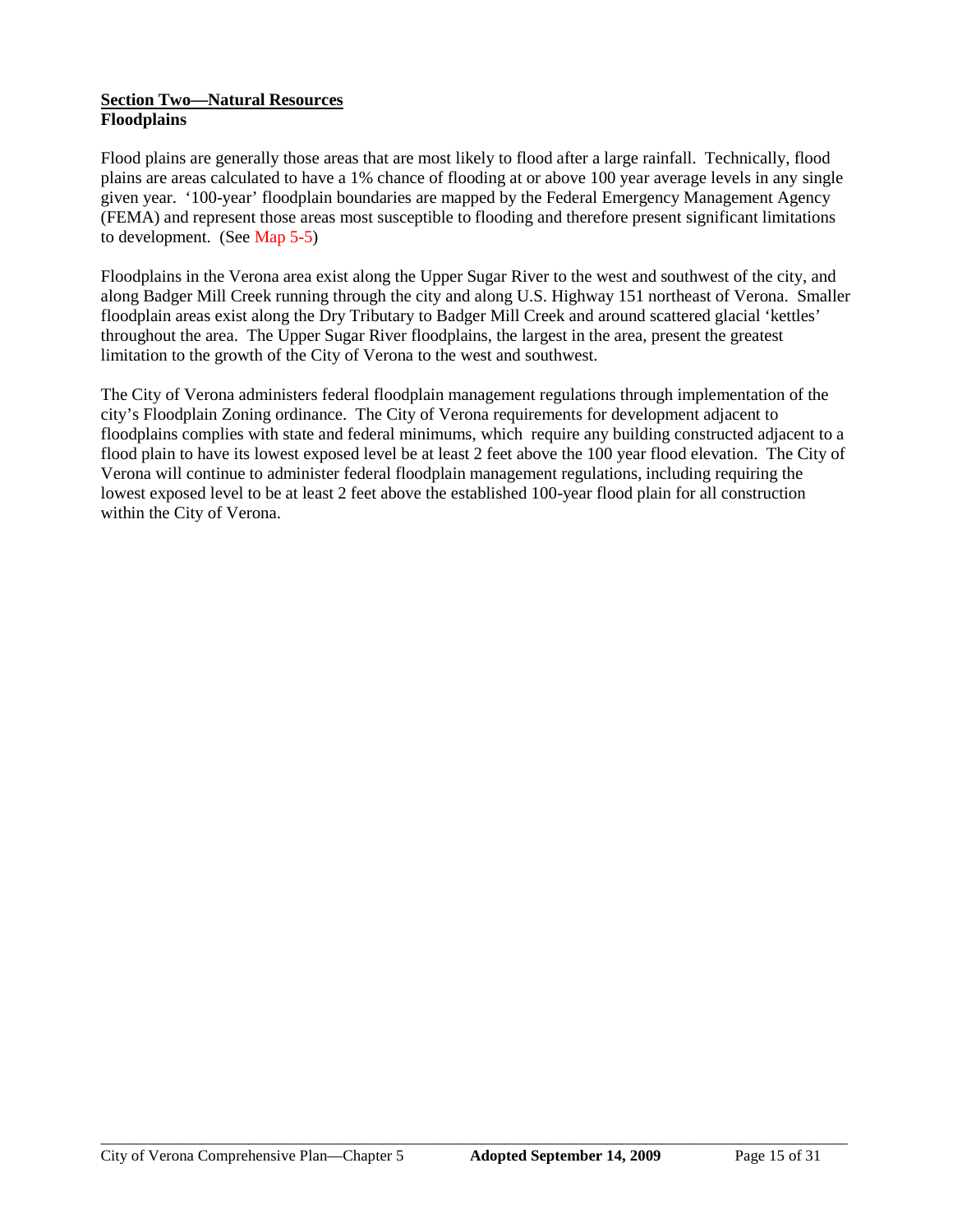## **Section Two—Natural Resources Wetlands**

Wetlands play a critical role in the hydrology of river basins. Wetlands are valuable because of their effect on flood control, their ability to cleanse surface water of contaminants such as sediment, heavy metals and pesticides, as well as their many biological and scenic values. As the landscape in the Upper Sugar River watershed continues to be transformed from rural development such as agriculture and from urban growth such as residential development, these wetland functions will become even more important, particularly as they relate to storm water management and wildlife habitat.

Significant areas of larger wetlands exist southwest of the City of Verona along the Upper Sugar River, as well as along Badger Mill Creek (See Map 5-2). Furthermore, a concentration of wetlands of less than 2 acres identified by the Wisconsin Department of Natural Resources is located outside the southeastern edge of the city, as well as in the northern part of Verona and to the east. Wetlands pose numerous constraints to development. County and municipal zoning prohibits development in wetland areas of 2 acres or greater, while other wetlands are regulated by state and federal laws.

There are several types of wetlands in the upper Sugar River valley, including sedge meadows, wet-prairies, fens, and marshes. Unlike some other wetlands in Dane County, the wetlands in the upper Sugar River basin do not exhibit significant accumulations of sedge peat, except an area south of U.S. Hwy 18/151. (See Map 5-2) This fact is primarily due to the characteristics of wetlands in the driftless area, largely because of the variations in flow, annual fluctuations in water table levels, and almost constant deposition of sediment.

The area just south of U.S. Hwy 18/151 is described as a Group I Wetland (Bedford, et. al., 1974) containing sedge meadows, low prairie, and shallow marshes (See Map 5-2). It also contains a calcareous fen, a special type of wetland. Group I wetlands are among the best in the county and, in some cases, the most valuable in southern Wisconsin. Although showing signs of disturbance they remain virtually intact. These sites provide important reference sites in designing restoration projects in other areas. Every effort should be made to protect them.

Group II wetlands generally possess good quality and indicate that alterations have not had a profound effect. These wetlands should be protected to maintain their quality, and it is certainly possible to improve or enhance their condition. There are no Group II Wetlands in the immediate vicinity of Verona.

Nor are there any Group III Wetlands in the Verona area. Group III wetlands have been substantially altered, although they do receive wildlife use, provide open space and enhance the environment overall.

Most of the lowland areas along the Upper Sugar River north of U.S. Hwy 18/151 and Badger Mill Creek East of Verona have been described as Group IV Wetlands. Group IV wetlands are wetlands that have been altered but which maintain some function for temporary periods of time (such as migratory waterfowl use or protection from flooding). The fact that they can be considered wetlands after many decades of agricultural drainage indicates that they are not well suited for agriculture. Their best use appears, then, to be enhanced or restored for one or more wetland values and functions, rather than continued attempts at drainage.

The quality of these wetlands depends on the varying degree of agricultural use to which they have been subjected to (such as for pasture, cultivation, or mowed land). Low disturbance wetlands featuring native wet prairie and sedge meadow species cover several hundred acres in the watershed but are in danger of fragmentation. Medium and high disturbance wetlands are characterized by an abundance of reed canary grass and varying degrees of ditching or hydrologic alteration. Many have a high potential for restoration, particularly those where native species remnants exist. Additional wetland areas further south along the Upper Sugar River and Badger Mill Creek have not been assessed and should be used to help direct future restoration, protection, and enhancement efforts.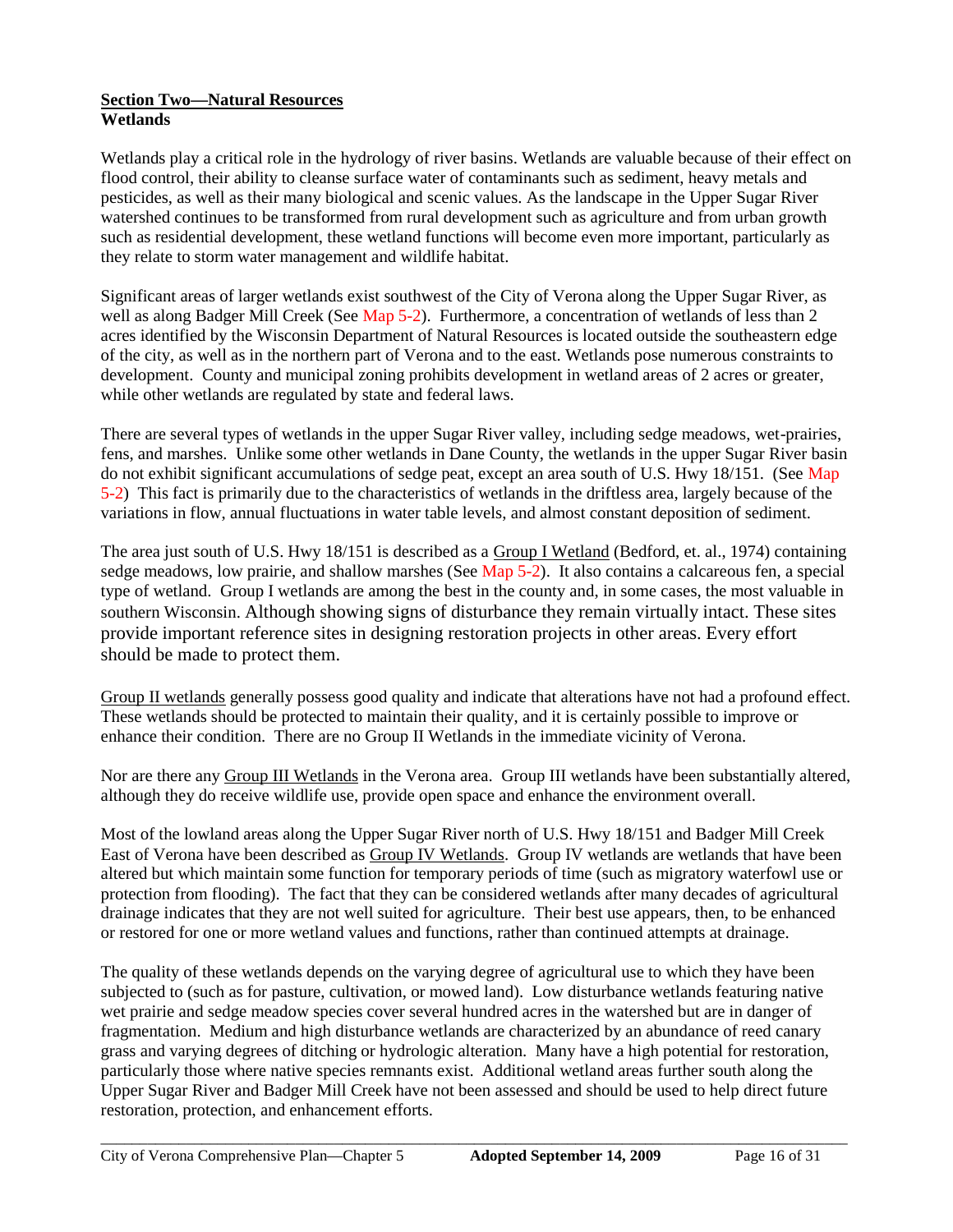Group V Wetlands no longer exist or function as wetland ecosystem. Agricultural practices such as ditching, draining, or filling have destroyed all the functions and values. It may be possible, however, to restore them by reversing the action(s) that destroyed them in the first place. These areas present significant opportunities to restore wetland acreage that has been lost over the last century.

Map 5-2 indicates hydric soils that should be primary considerations for wetland restoration projects. Soils with hydric inclusions have also been indicated for additional consideration (e.g., possible expansion of primary sites, corridor connections between wetlands, storm water management, etc.). The fact that they show the effects of soil saturation (oxygen depletion) makes them good indicators of potential opportunities for restoring wetlands or storm water management. For example, a good plan for an upland water quality pond might be to release water to a manmade wetland in one of these areas, providing additional storm water polishing and nutrient capture. Several wetland restoration opportunities exist along the Sugar River and Badger Mill Creek. These could be incorporated into storm water management plans thereby helping mitigate the impacts of development on surface water features, as well as providing additional wildlife habitat.

Connectivity is an important aspect of providing water quality improvement and biodiversity. Vegetated corridors connecting wetlands provide opportunities for wildlife movement and safety from predators. Also, wetlands located near upland habitat typically support a large variety of bird species. Wetland biological quality is largely affected by position in the watershed. Wetlands low in the watershed tends to receive larger and more frequent pulses of nutrient-rich runoff, which limits these wetland's ability to support biodiversity. In fact, nutrient-rich runoff typically pushes a wetland's plant community into monocultures of aggressive, invasive plants such as reed canary grass and cattails. Alternatively, wetlands positioned high in a watershed are spared the large pulses of nutrient-laden runoff. They can more easily avoid infestations of invasive species and are able to develop a more diverse, wildlife-supporting plant community.

To protect wetlands, the City of Verona will continue to administer its existing wetland-shoreland zoning ordinance, as provided in City Ordinance Title 13—Chapter 3. Furthermore, the City will consider the use of wetland buffers to complement efforts to improve water quality and biodiversity in wetlands. Buffers surrounding wetlands are valuable not only for the protection they afford against the impacts of agriculture and urbanization, but also for the ecosystem services they provide. Vegetated buffers in the uplands adjacent to wetlands serve as transitional habitat zones and are often rich in plant and wildlife species. Additionally, wetland buffers enhance the ability of natural wetland systems to perform their functions by slowing runoff into the wetland, pre-treating it, and allowing infiltration of water. The most effective vegetative cover for a wetland buffer is a diverse mix of trees, shrubs, and ground-cover to maximize infiltration, soil stabilization, reduced energy flow, and nutrient uptake. Furthermore, the City will consider wetland enhancement projects for improving the existing wetlands associated with the Upper Sugar River and Badger Mill Creek, such as consultation with a wetland ecologist to establish reasonable wetland improvement goals and objectives for each site, as well as protecting these as public conservation/open space areas. Wetland management goals will attempt to accomplish the following general measures: Conserving and managing existing high quality natural areas; Improving wetland areas that have been impacted by agriculture or other activities; and Creating buffer areas adjacent to wetlands to provide a protective zone around them.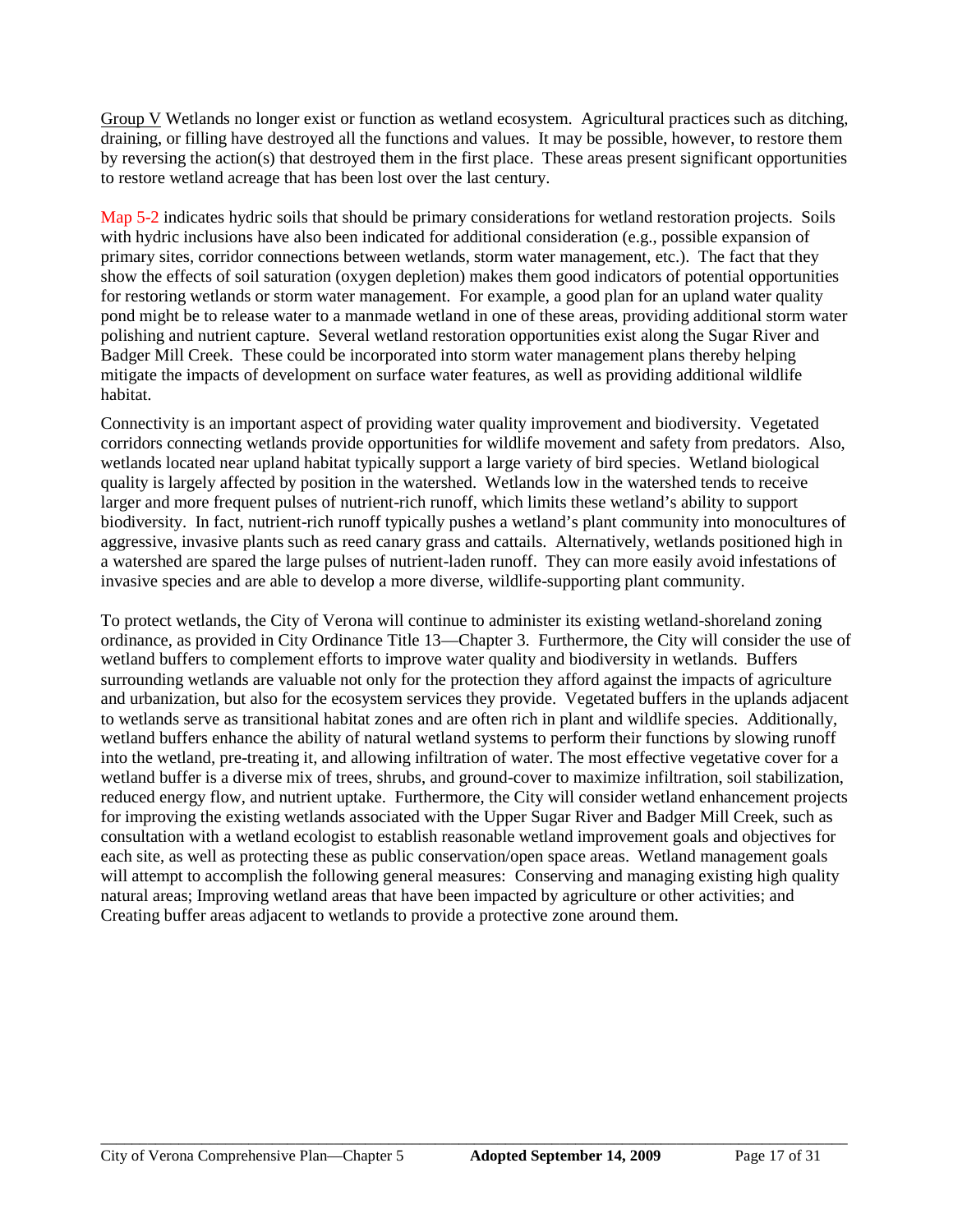## **Section Two—Natural Resources Groundwater**

As rainfall reaches the ground, a substantial portion evaporates. The remainder either infiltrates into the ground or flows 'down-gradient' as storm water runoff. The portion that infiltrates into the ground enters the groundwater system or emerges 'down gradient' as groundwater discharge (springs) to nourish rivers, lakes, wetlands and streams. This ground/surface water balance can be upset by human activities such as agricultural irrigation, which affects both the quality and quantity of our ground and surface water resources.

Shallow groundwater, deep groundwater, and surface water—such as rivers and creeks, are intimately interconnected. Almost all groundwater in Dane County originates with rain that falls within the county. Groundwater that is withdrawn and used in Verona is for the most part recharged locally from infiltration of precipitation. Most lakes and streams are discharge points for groundwater where the water table intersects the land's surface. In general, the water table is a subdued reflection of the land topography (**Map 5**). The depth to groundwater ranges from zero at the fringes of lakes, streams, and wetlands to over 200 feet beneath the ridges in the driftless area.

Groundwater represents the source of almost all water supplies throughout Dane County, and so protection and management of this important natural resource is crucial.

# **Groundwater Quality**

Groundwater supplies nearly all of the water for residential, commercial and industrial uses in Dane County and in the City of Verona. Although there is a relatively unlimited supply of groundwater for these purposes, it is critically important that the *quality* of groundwater be protected. Once groundwater becomes contaminated it is very expensive and difficult to return it to its original condition. Groundwater is also very important in providing base flow discharge to wetlands and streams, which supports these resources especially during periods of dry weather.

In rural areas water supplies are drawn from the upper sandstone and unconsolidated (glacial) aquifers via private wells. The depth of these private wells typically extends between approximately 100 and 400 feet.

In urban areas deep municipal wells draw water from the deep sandstone (Mt. Simon) aquifer. The depth of these public wells typically extends between approximately 800 to 1200 feet. The shallow and deep aquifers are separated by the Eau Claire shale formation, a semi-confining unit. The shallow groundwater system is of primary importance in questions of groundwater quality. Since much of the Upper Sugar River watershed is located in the driftless area, the bedrock surface is not covered with a layer of glacial till (deposits of sand silt and clay), as it is in most other regions of Wisconsin. The shallow aquifer is therefore more vulnerable to surface contamination, since water can move more easily through the fracture systems within the rock. Shallow domestic wells are particularly at risk, compared to deeper municipal wells which are drilled many hundreds of feet to the deep aquifer.

While groundwater *quality* in the Verona Area is generally good, there have been localized instances of contamination from nearby pollution sources, particularly in the upper or shallow aquifer affecting shallow private wells. Water supply concerns relate to potential increases in nitrates, dissolved salts, and volatile organic compounds (VOCs), which could also affect the deep aquifer from which the City of Verona's municipal water supplies are withdrawn. Public water supplies in Verona and other municipalities are regularly sampled and tested. The quality is quite high and safe for use. Customers of all public water systems—including the City of Verona—receive annual Consumer Confidence Reports from their water supplier. The report is mandated by the federal Safe Drinking Water Act and Environmental Protection Agency rules. The reports provide consumers with clear, concise, and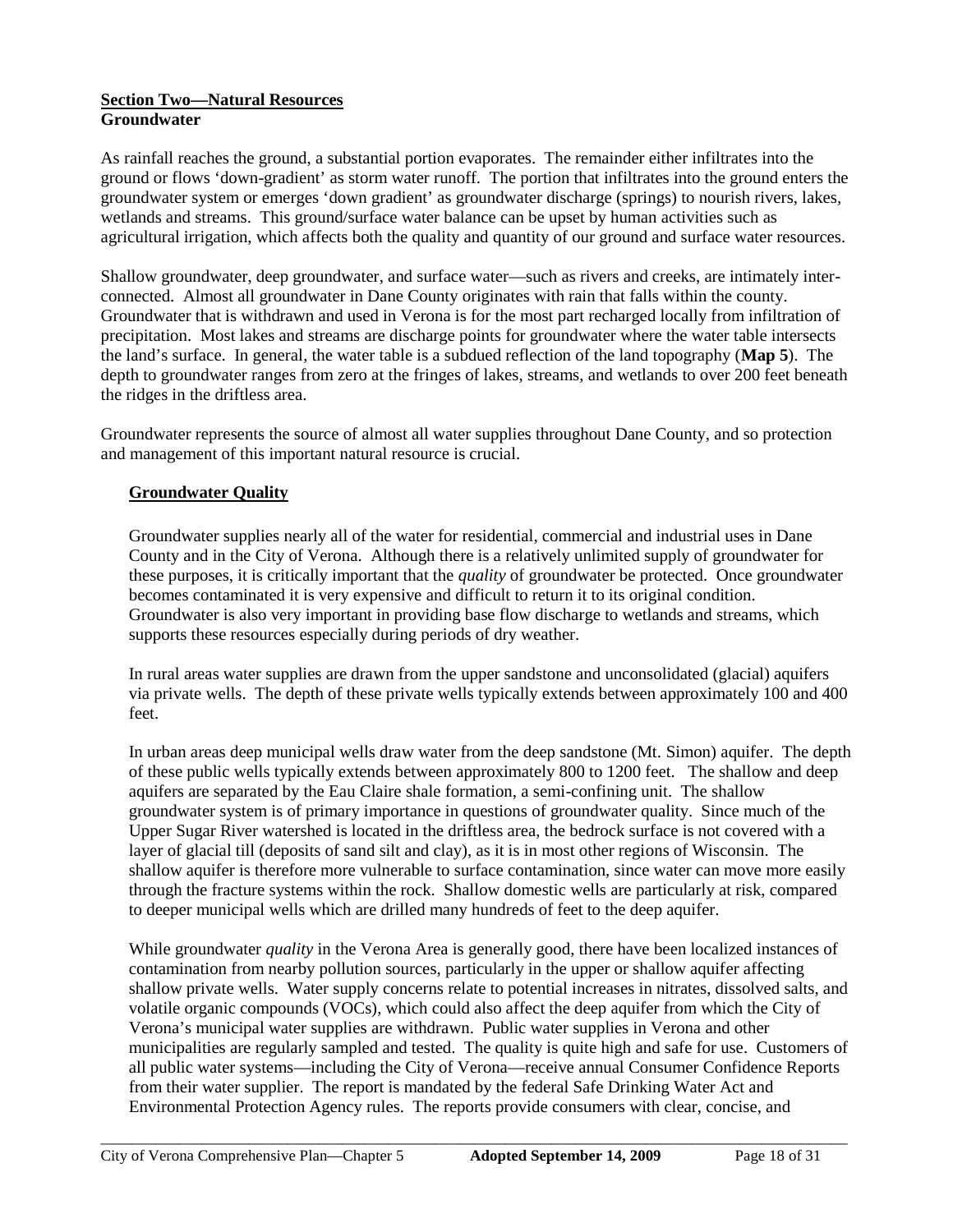accurate information about the quality of their drinking water. Please see Appendix 4-I for a copy of the most recent City of Verona Consumer Confidence Report for municipal water.

Many communities have also defined wellhead protection areas and associated regulations to help protect their wells from direct or inadvertent contamination. The City of Verona plans to investigate creating and implementing a Wellhead Protection Plan for the City of Verona—See Chapter 4—Utilities and Community Facilities for more information.

# **Groundwater Quantity**

Ground water *quantities* are affected by two basic factors—the amount of water put into the ground and how much is taken out of the ground. Quantities are reduced through pumping for agricultural irrigation and for private and municipal wells. Pumping or withdrawal of groundwater from one location and then returning it to another location can significantly alter the local ground and surface water balance. These impacts can be particularly pronounced in rural areas where irrigation is practiced and in urban areas with municipal wells. In either case, concentrated pumping of groundwater lowers the water table, which in turn reduces base flow contributions to streams and lakes. In the City of Verona, after ground water is pumped out of the ground (in the Upper Sugar River Watershed…) and used for residential, commercial, and industrial uses, the resulting wastewater is collected in the city's sanitary sewer system and then sent to the MMSD Nine Springs Treatment Plant in Madison (in the Yahara River Watershed…). Prior to 1998, the treated wastewater was subsequently discharged to Badfish Creek (in the Yahara River Watershed…). The result of this arrangement essentially removed the water from the Upper Sugar River watershed and sent it to the Yahara River Watershed. In 1998 MMSD completed a 5 million dollar project to return the treated wastewater effluent from the Nine Springs treatment plant *back to* the Badger Mill Creek in the Upper Sugar River Watershed near the USH 18/151 interchange via a return pipe. See Map 4-4 for the location of this treated waste water outfall to the Badger Mill Creek just east of the City of Verona. The return of treated effluent to Badger Mill Creek has addressed this water imbalance. Only the amount of wastewater generated in the Upper Sugar River Watershed is returned from the Nine Springs treatment plant. The innovation here is treating wastewater as a resource and not simply as something that is flushed down the drain. Note, however, that this arrangement does not address the issue of water table declines and base flow reductions in the Upper Sugar River watershed above its confluence with the Badger Mill Creek.

While pumping reduces groundwater quantities, infiltration increases quantities. Ground water *quantities* are reduced in rural areas where drain tile has been installed—preventing rainfall to infiltrate into the ground and instead sending it directly to local streams and creeks and thereby substantially reducing local infiltration. Similarly, ground water *quantities* are reduced in urban areas as a result of increased paving and impervious areas which also prevent rainfall from infiltrating into the ground and instead send it directly to local streams and creeks unless it is first detained and allowed to infiltrate. In urban areas over the last decade—significant and costly regulations have been imposed on urban development to reverse this trend and increase the amount of rain water that infiltrates to replenish ground water supplies. Unfortunately, comparable detention and infiltration requirements have yet to be adopted for rural land-uses such as agriculture. Long term, the City of Verona believes that detention and infiltration requirements should be applied to both urban and non-urban areas. Until such time, the City of Verona will continue to do our part by implementing storm water management programs to promote ground water recharge through the creation and maintenance of storm water detention, retention, and infiltration basins and the promotion of rain gardens and similar methods.

Areas with naturally high infiltration should be used to recharge the groundwater to the greatest extent possible. Map 5-6 indicates natural infiltration areas within the Verona area. Storm water run-off generated in these areas could be reduced on site through the use of methods such as 'rain gardens'.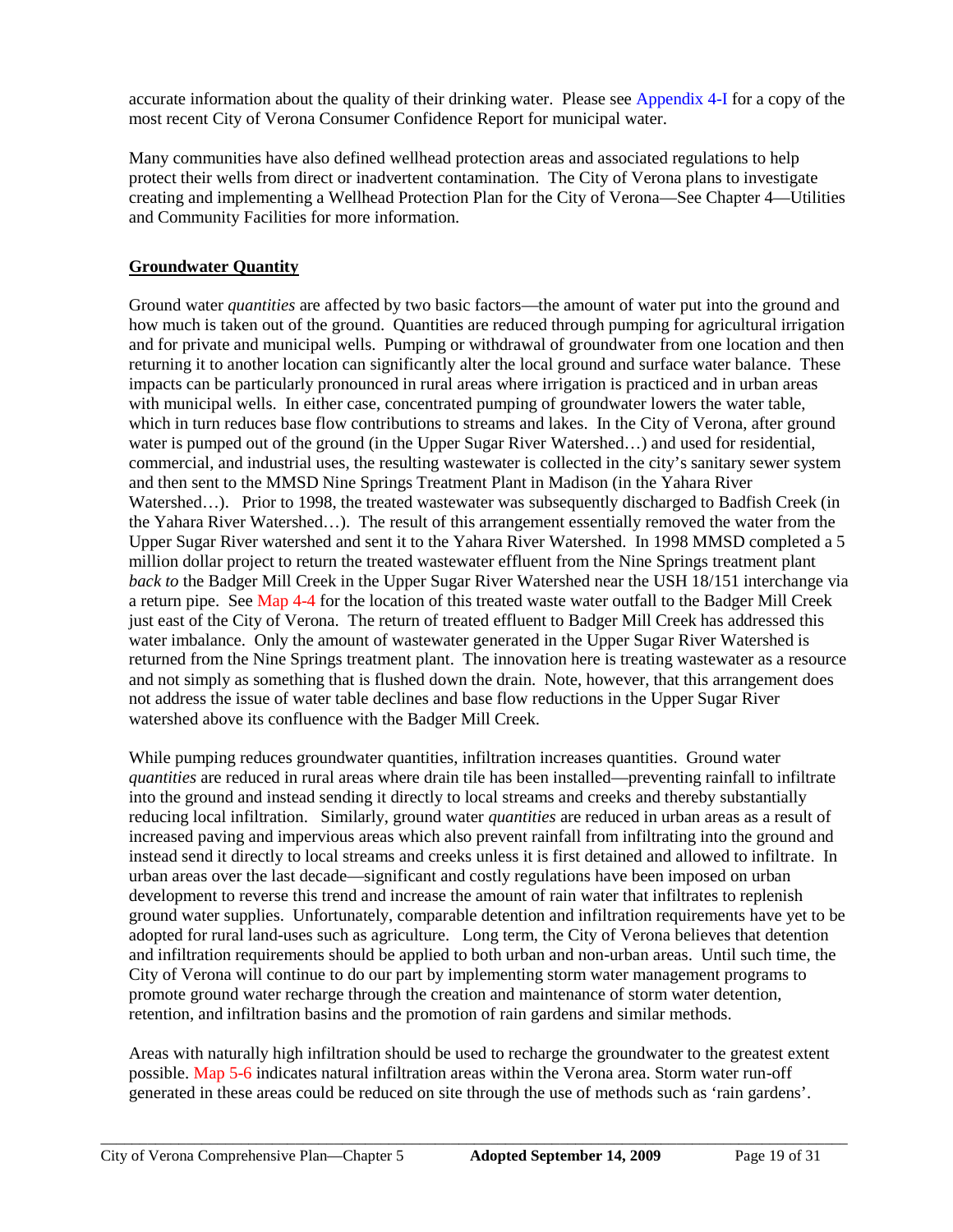As Map 5-6 indicates, there are many opportunities for enhancing infiltration throughout Verona. This map highlights areas that the City of Verona will consider during the review of site development plans, so that they may be more fully utilized for water quality protection and groundwater recharge. While this map does not replace the need for more in-depth analysis for a particular site, it does provide a useful planning tool to encourage the incorporation of storm water management practices into future urban developments.

Map 5-7 presents areas with opportunities for enhanced infiltration that could result from engineering practices tapping into deeper sand and gravel deposits. These areas may be prime locations for regional storm water facilities that could be used to infiltrate storm water generated in other parts of the watershed. These facilities would need to be adequately sized to accommodate the rates and volumes of storm water generated by the proposed development. Groundwater quality protection measures should also be taken into consideration. Directing clean rooftop runoff to infiltration trenches and basins would be one way of dealing with this. There are also significant opportunities for retrofitting previously developed and redeveloping areas.

One area where the City of Verona will investigate the possibility of creating such a retro-fitted storm water detention and infiltration area is in the downtown. Specifically, the City will investigate the possibility of creating storm water detention and infiltration areas underneath municipal surface parking lots. See Chapter 8—Land Use for more information. The City will also investigate alternative solutions for storm water management and infiltration in the downtown area, such as the potential of creating a public, regional infiltration area to serve the downtown area. Either of these solutions will help eliminate the need for multiple, small and private infiltration basins, which are not desirable in the downtown area.

Although there is no shortage of groundwater available for future supply needs, this clear and cold groundwater flowing from numerous springs and seeps does provide an extremely important source of water to nourish surface resources. This input of cold water into local rivers and creeks keeps water temperatures low, enhancing oxygen retention, which favors habitat for trout and other oxygendemanding species. Maps 5-6 and 5-7 promote various opportunities and strategies that can be used to help minimize the impacts of future urban development and possibly retrofit previously developed areas.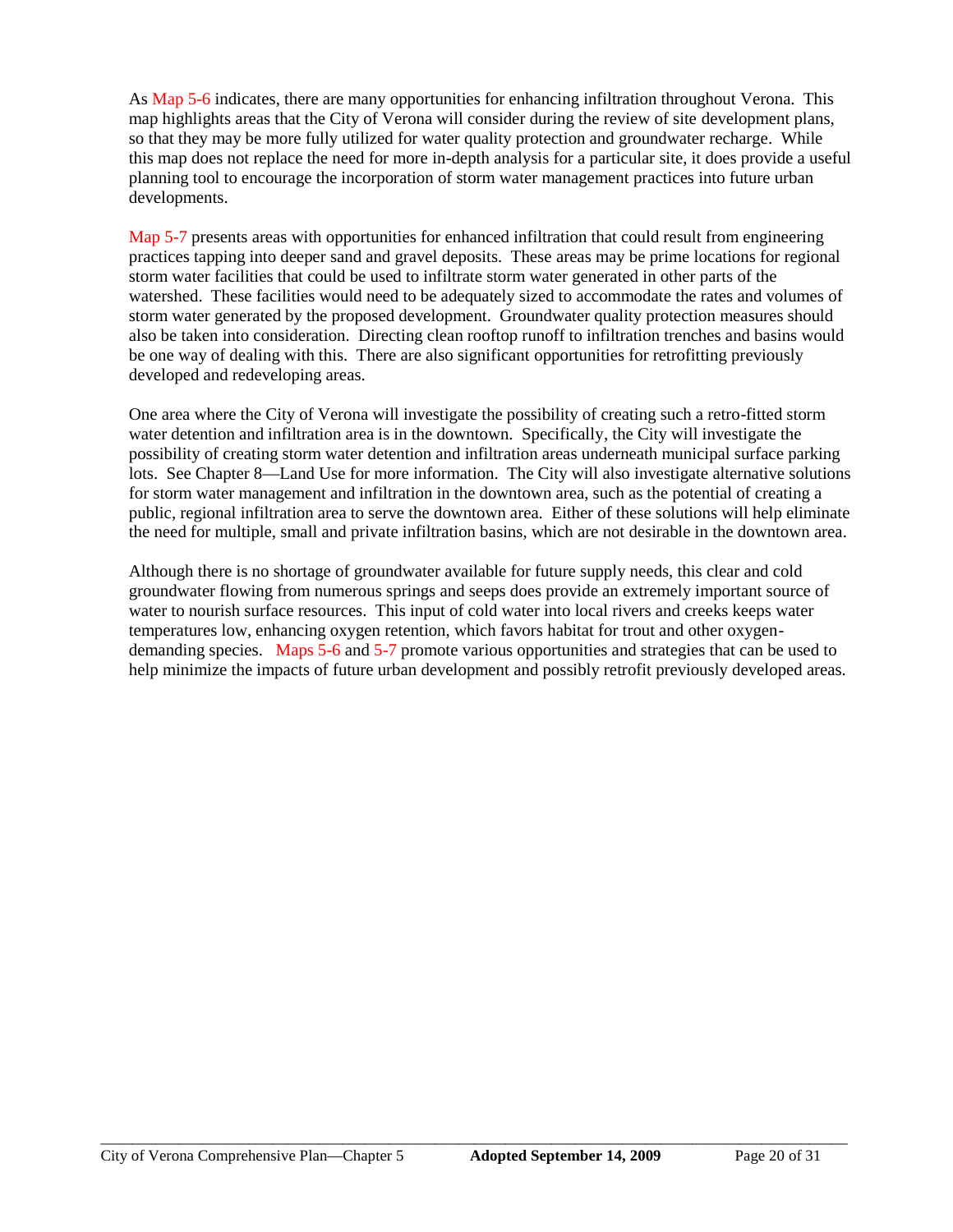## **Section Two—Natural Resources Steep Slopes**

Typical definitions for steep slope in Wisconsin vary from 12% to 20% (and greater). Increased slope provides a number of development-related concerns and difficulties. A significant concern is that developments on steep slopes increase erosion and storm water runoff. This is problematic as it can adversely affect water quality as debris and excess sediment eroded from the hillside is deposited into surface waters. It is broadly recommended that areas identified as having a slope in excess of 12% be avoided for development. If development is to happen on these areas, it is recommended that the developer prepare detailed erosion control plans to address the challenges. The City of Verona will review all proposed developments in areas with slopes with over 12% grade and take necessary steps to protect surface waters in such areas.

Slopes having a greater than 12% grade in the City of Verona and surrounding areas is provided on Map 5-8. These slopes are often wooded and—in addition to presenting development challenges—they provide opportunities to protect existing natural areas and wildlife habitats.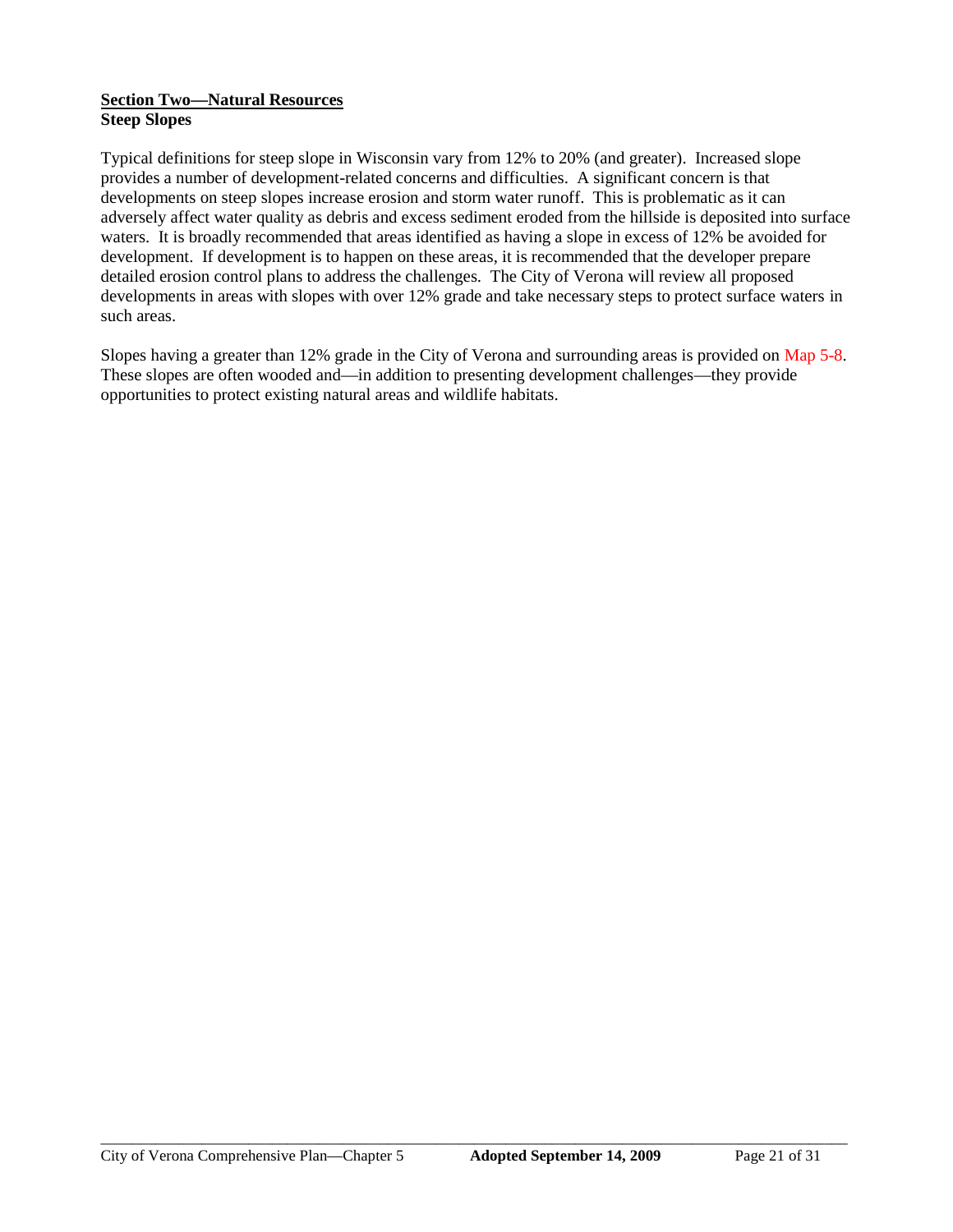# **Section Two—Natural Resources Climate**

The climate of Verona and Dane County is typical of the Great Lakes states. Winters tend to be long, cold and snowy, while summers are short and sometimes humid. The temperature ranges from an average of 17 0F in January to 700F in July. Average annual precipitation is 31 inches, with 60 percent falling from May through September. June is the wettest month with over four inches of precipitation, and February is the driest with about one inch. Months with significantly heavier rainfalls are not uncommon, such as the recent months of May of 2004, August of 2007 and June of 2008. Snowfall averages 40 inches per year—although over 100 inches of snow fell on the Verona Area during the winter of 2007-2008. The ground usually begins to freeze at the end of November and thaws in mid-April. Maximum frost depth averages over 18 inches. Severe storms often occur from late fall through mid-spring. The potential for runoff and severe erosion is often high in March and early April, when heavy rainstorms and snowmelt occur on ground that is sparsely covered by dead vegetation or that is bare due to fall plowing.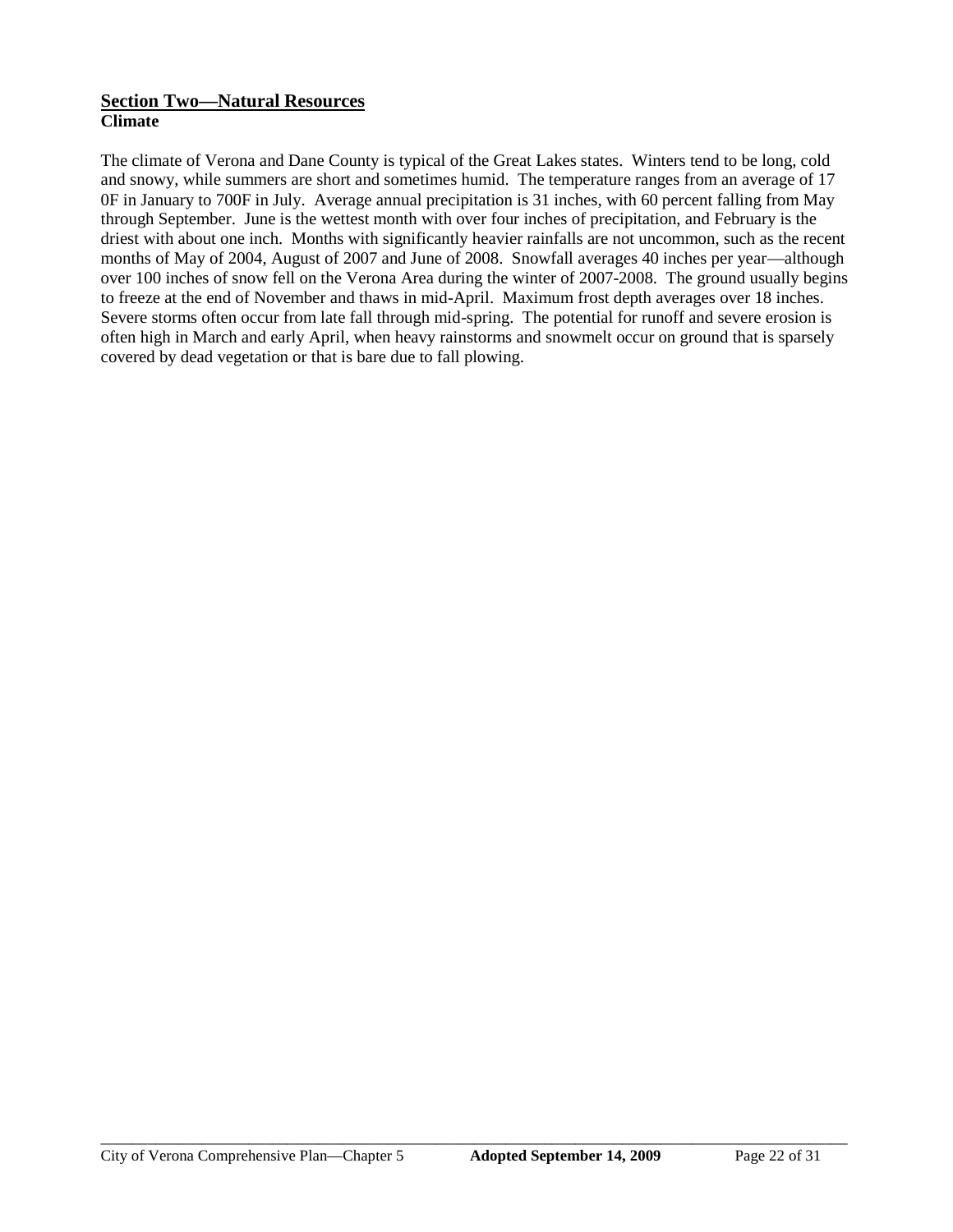#### **Section Two—Natural Resources Wildlife Habitat**

Habitat loss and fragmentation are the main concerns for wildlife in the Upper Sugar River watershed. Habitat continues to be degraded, simplified, fragmented or destroyed by various land and water use practices, policies and agricultural and urban development decisions. The Upper Sugar Rivers watershed's fish and wildlife, the continued enjoyment of hunting and fishing, the tourism industry and our quality of life depend on maintaining, protecting, and restoring high quality natural habitat.

## **Oak Savanna**

Oak savanna (also known as oak opening) was by far the most widespread and abundant plant association in the Upper Sugar River watershed at the time of the original land surveys (Ellarson 1949). Oak savannas are characterized by open grassland areas interspersed with trees, especially oaks. Savannas, historically found in southern and western Wisconsin, were the transition between the great prairies and the eastern deciduous forests. In the early to mid-19th century, the oak savanna as an ecosystem was thoroughly fragmented and nearly totally destroyed throughout its range from agricultural practices. Oak savanna now shares equal billing with tall grass prairie as the most threatened plant community in the Midwest and among the most threatened in the world. Intact examples of oak savanna vegetation are now so rare that less than 500 acres are listed in the Wisconsin's Natural Heritage Inventory as having a plant assemblage similar to the original oak savanna. This is less than 0.01% of the original 5.5 million acres in the state. Oak savanna differs from oak woods in that the trees are rather widely and evenly spaced so that sufficient sunlight reaches the ground to sustain the undergrowth of prairie grasses and forbs. Following settlement, fires were largely suppressed allowing woody plants to invade the oak openings to eventually form oak woods. A Native Prairie Remnant/Oak Savanna site has been identified in the Sugar River Valley north of USH 18/151.

There are an untold number of acres of private land in the Upper Sugar River watershed—much of it both overgrazed and overgrown—with retrievable oak savanna. Much of this land, especially low productivity agricultural sites, could be restored within a decade simply by tree thinning, brushing and burning. Some plant reintroduction may be necessary, but much can be accomplished with fire alone. Light grazing may also have potential as a savanna management tool and as a means of maintaining the open habitat required by many savanna vertebrates.

Significant areas of woodlands are located southeast of the Verona, as well as in the northern part of the city north and south of Cross Country Road and east of North Nine Mound Road (Map 5-9). Significant woodland also exists in the southern part of Verona, north of Highway 18/151 and west of Paoli Street. These areas are important to the natural beauty of Verona, and provide important habitat for wildlife species, outdoor recreation, education, and appreciation.

Existing forested areas within the planning area also include:

- Scheidigger Forest
- Madison School Woods
- Miscellaneous Wooded areas, including what is referred to as the Terminal Moraine
- Stewarts Woods
- Ice Age Trail

# **Grassland/prairie**

The other community frequently mapped in this watershed is high (tall-grass) prairie. Tall-grass prairie was found to occupy the broad level ridges and the level valley bottoms of the watershed. The treeless condition of these prairie areas is attested to by the fact that, instead of marking witness trees to indicate section and quarter-section corners, the surveyors were forced to build mounds of earth and sod to locate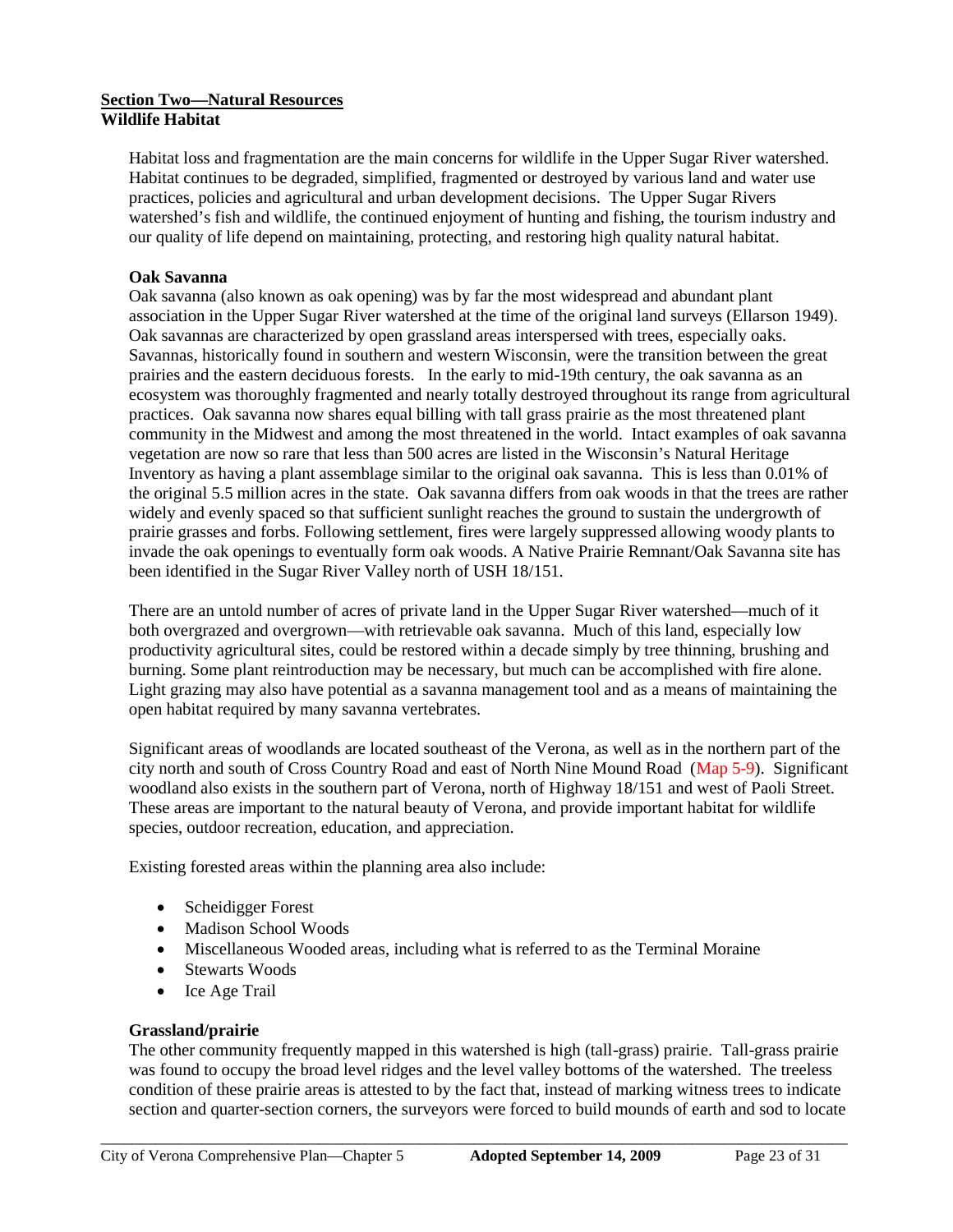these points. Original land survey records of the 1830's indicate there were 3.1 million acres of treeless grassland in Wisconsin or 9% of the total land cover. Tall-grass prairie and related oak savanna are now the most decimated and threatened plant communities in the Midwest and in the world. Wisconsin has only .5% (13,000 acres) of its original grassland ecosystem remaining in a relatively intact condition and much of this remnant acreage has been degraded to some degree by livestock grazing or woody invasion. Over 80% (11,000 acres) of this remaining acreage is sedge meadow and the rest (2,000 acres) is native prairie. A prioritized Grassland/Prairie Management Area site has been established southwest through northwest of Verona (CARPC).

Managed use of fire, removal of trees and shrubs, light grazing, control of exotics, and prairie grass plantings will aid prairie restoration. Establishing surrogate grassland habitat on both private and public lands can restore populations of grassland mammals and birds.

# **Wetlands**

Wetland communities were abundant in Wisconsin before Euro-American settlement and occupied an estimated ten million of the state's 35 million acres. Wetlands have been subjected to intense modification and use and have greatly decreased in numbers since Euro-American settlement. At present, Wisconsin has lost nearly half of its original ten million acres. Nearly all remaining wetlands have suffered the effects of simplification, fragmentation, and urban or rural runoff. Open marsh in the Upper Sugar River watershed has been primarily limited to lands immediately adjacent to the streams in the valley bottoms and is now found primarily in the narrow valleys.

Wetlands are noted for their abundance of plant and animal life. Currently 32% of the state's threatened and endangered plants and animals are wetlands dependant. Since wetlands are so interspersed among the other major community types in the state, the benefits of protecting, restoring, and enhancing wetlands will contribute to the ecological health of these communities as well.

Wetland-filling will continue to be an increasing threat as pressures for agricultural and nonagricultural land use become more intense. Wetlands will continue to be affected by agriculture through grazing, barnyard and feedlot runoff, pesticide and fertilizer runoff, sedimentation from nonpoint sources and drainage. Urban wetlands will continue to be affected by polluted run-off from paved areas, although the City of Verona has zoning regulations as well as extensive storm water management facilities to protect local wetlands.

The invasion of wetlands by exotic plant and animal species is also a significant problem. Reed canary grass has been an extremely aggressive invader of sedge meadows. It has significantly displaced native species on many thousands of acres of sedge meadow and shrub carr in the southern part of the state. Similarly, purple loosestrife is rapidly invading many wetlands throughout the state. It is an exotic species, first released in this country by nurseries and gardeners, and it crowds out native species.

## **State Natural Area**

Map 5-10 also shows the location of The Sugar River Wetlands, which is owned by the DNR and which was designated a 'State Natural Area' in 1996. State Natural Areas (SNAs) protect outstanding examples of Wisconsin's native landscape—which are often the last refuge for rare plants and animals. Wisconsin's 560 State Natural Areas are valuable for research and educational use, the preservation of genetic and biological diversity, and for providing benchmarks for determining the impact of use on managed lands. The Sugar River Wetlands feature a diverse wetland complex including sedge meadow, calcareous fen, emergent aquatic, shrub-carr, and wet-mesic prairie. Located within the Upper Sugar River Watershed, this extensive wetland harbors numerous rare plant and animal species and contains the most diverse fishery in southern Wisconsin. The area is part of a larger grassland habitat restoration complex along the Sugar River, which seeks to establish landscape management areas for the benefit of declining grassland birds and animals, vegetation communities, and invertebrates that depend upon native vegetation. As developments are proposed adjacent to this State Natural Area, the City of Verona will encourage development practices that minimize impacts upon this area.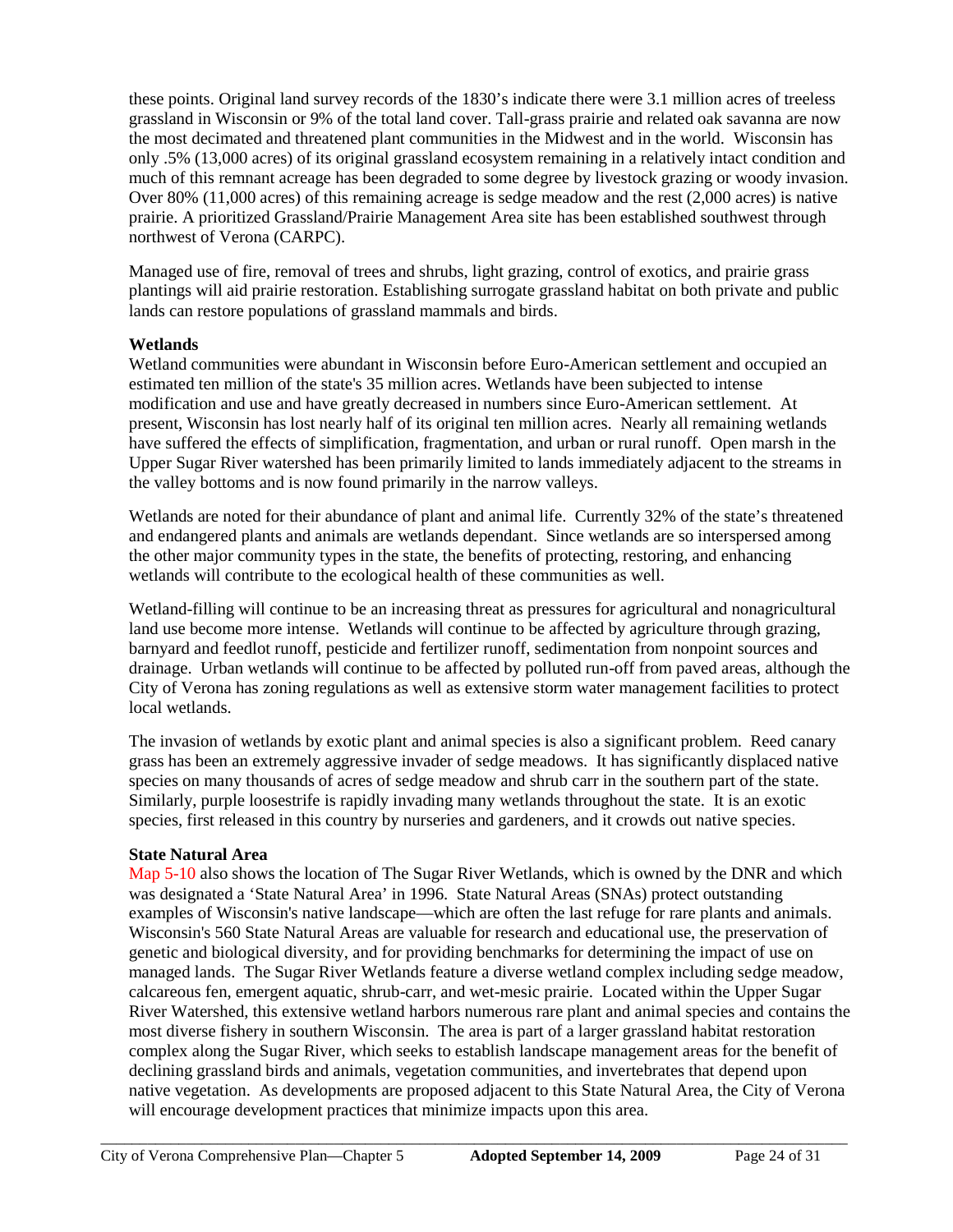#### **Section Two—Natural Resources Wildlife**

Some of the remaining animal wildlife in the Verona area includes deer, fox, a variety of birds including ducks, geese, pheasant, and owls. Local rivers and streams are also home to a variety of fish species, while amphibians and reptiles such as snakes, frogs, turtles, and toads can be found in local wetlands, surface waters, and upland areas. Remaining plant wildlife in the Verona area includes native grasses and tree species.

## **Threatened and Endangered Species**

Wisconsin's Natural Heritage Inventory (NHI) is maintained by the WDNR Bureau of Endangered Resources. NHI programs focus on locating and documenting occurrences of rare species and natural communities, including state and federal threatened and endangered species. Map 5-10 shows the locations of rare species in the Verona Area. Information in the NHI is sensitive because rare species are very vulnerable to collection as well as destruction. Publication of exact locations may threaten their continued existence. It is for this reason that the NHI data are exempt from the Wisconsin Open Records Law. The generalized Map 5-10 is intended for information and general planning purposes rather than regulatory or site-specific decision making. More detailed information and recommendations for protection can be obtained from the DNR Bureau of Endangered Resources. The NHI is a statewide inventory of *known* locations and conditions of rare and endangered species. Users need to recognize that parts of the state have not yet been inventoried. Thus an "absence of evidence is not evidence of absence," nor does the presence of one element imply that other elements were surveyed for but not found. Despite these limitations, the NHI is the state's most comprehensive database on biodiversity and is widely used.

The City of Verona, the surrounding area, and the Upper Sugar River Watershed in general have a diverse array of streams, wetlands, ponds, woodlands, and grassland habitats which give rise to numerous wildlife species, some of which are either threatened or endangered. 'Endangered' species are in jeopardy of becoming extinct based on scientific evidence, while 'threatened' species are likely to become endangered in the foreseeable future. 'Special concern' species are those which could become 'threatened' in time. The Wisconsin NHI includes endangered, threatened species and species of concern (**Table 5-2)** in the Upper Sugar River watershed.

The loss and fragmentation of habitat are the major threats to most of the species included in Table 5-2.

- The Ornate Box Turtle is strictly a prairie relict, found only in sandy, dry prairies and oak savannas, primarily on southern and western exposures.
- Blanding's Turtles prefer shallow and deep marshes, shallow, slow moving streams and rivers, and backwater sloughs with soft bottoms and aquatic vegetation.
- Purple milkweed, kittentails, roundstem foxglove, and yellow gentian are oak savanna species whose rarity is associated with the extreme rarity of intact oak savanna.
- Prairie parsley is a mesic prairie species that persists in open areas that were once savannas.
- Small White Lady's Slipper is found in calcareous fens and wet prairies.
- The Ellipse is a small mussel that is particularly vulnerable to siltation and pollution from agricultural and urban runoff because it inhabits small streams and headwaters.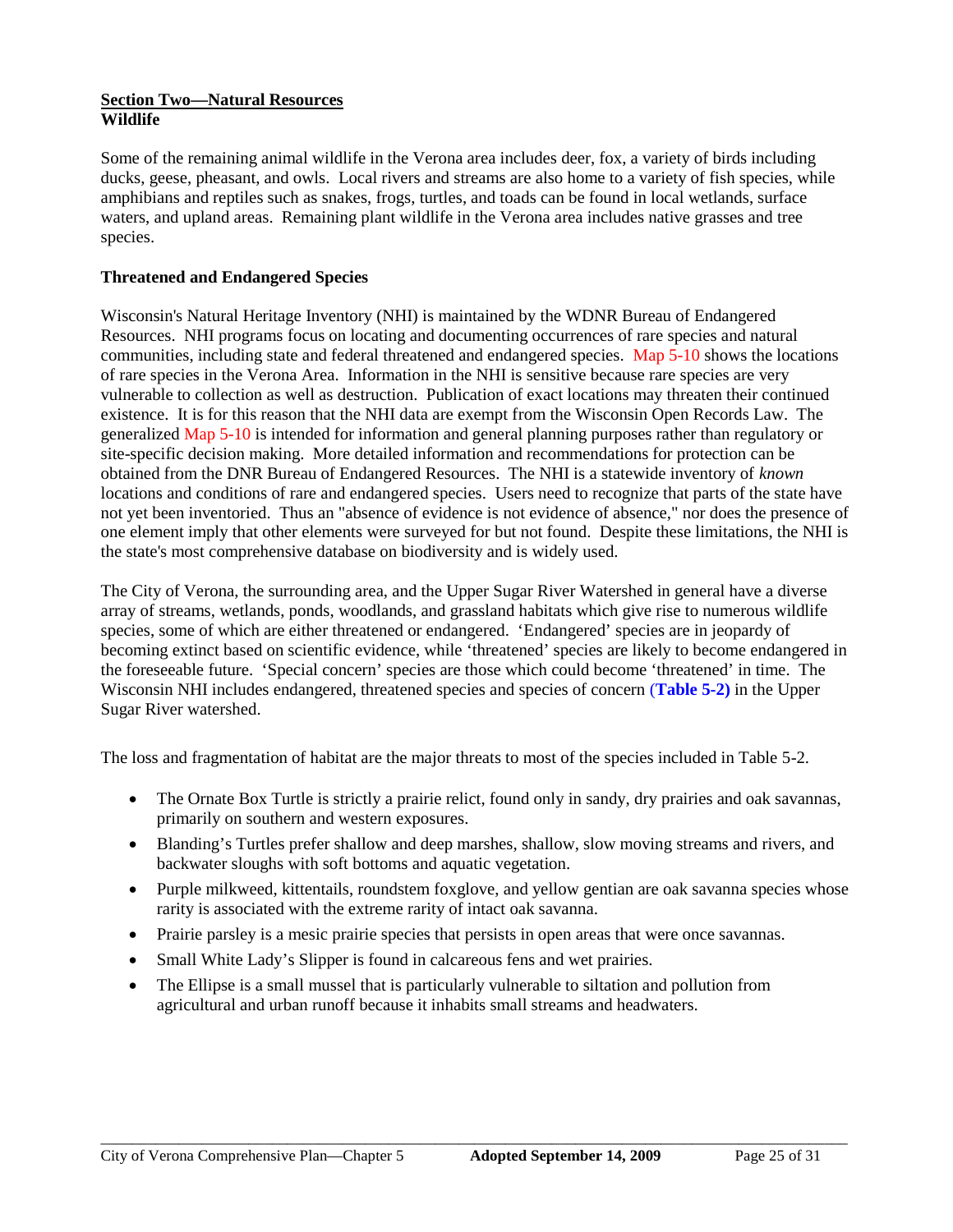| Table 5-2: Endangered, Threatened and Special Concern Species |                                |                         |  |
|---------------------------------------------------------------|--------------------------------|-------------------------|--|
| <b>Endangered</b>                                             | <b>Threatened</b>              | <b>Special Concern</b>  |  |
|                                                               |                                |                         |  |
| <b>Reptiles and Amphibians</b>                                | <b>Reptiles and Amphibians</b> | <b>Mammals</b>          |  |
| <b>Ornate Box Turtle</b>                                      | <b>Blandings Turtle</b>        | Prairie Vole            |  |
|                                                               |                                |                         |  |
| <b>Plants</b>                                                 | <b>Mussels</b>                 | Fish                    |  |
| Purple Milkweed                                               | Ellipse                        | <b>Redside Dace</b>     |  |
|                                                               |                                | <b>Banded Killifish</b> |  |
|                                                               |                                |                         |  |
|                                                               | <b>Plants</b>                  | <b>Plants</b>           |  |
|                                                               | Kittentails                    | <b>Glade Mallow</b>     |  |
|                                                               | Prairie Parsley                | Innocence               |  |
|                                                               | Roundstem Foxglove             | One-flowered Broomrape  |  |
|                                                               | Small White Lady's Slipper     | Pomme-de-Prairie        |  |
|                                                               | <b>Yellow Gentian</b>          | Prairie False-dandelion |  |
|                                                               |                                | Smooth-sheathed sedge   |  |
|                                                               |                                | Wilcox panic grass      |  |

Habitat protection and water quality improvements would benefit these species. Continued agricultural practices and increased urban development along waterways are of particular concern for the continued existence of these species. The City of Verona will consider habitat fragmentation in the review and approval of development proposals in an effort to minimize such fragmentation to the extent possible.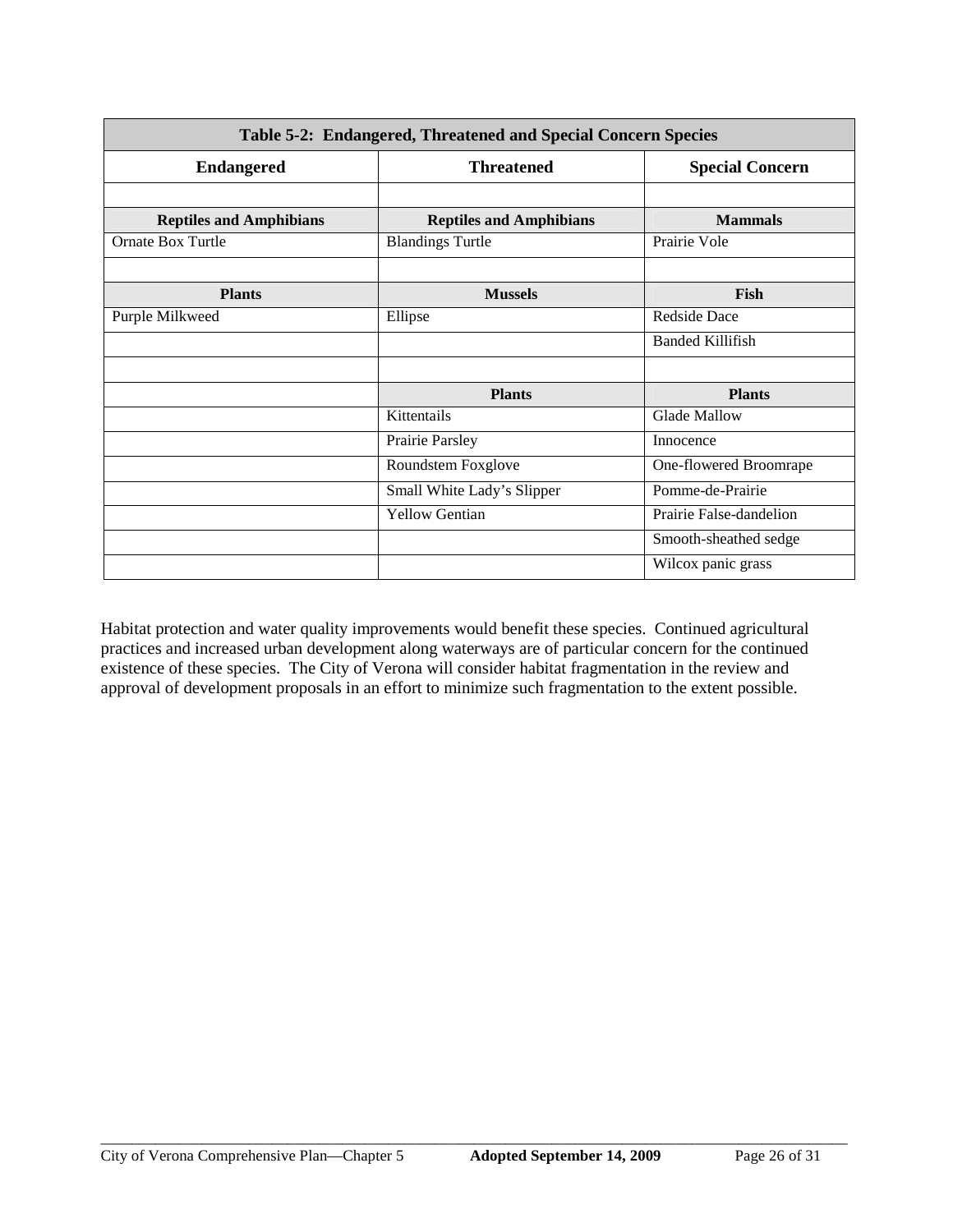## **Section Two—Natural Resources Parks and Open Space**

*Note: See Chapter 4—Utilities and Community Facilities—for more detailed information regarding the City of Verona's Parks and Open Space Plan. The following section—as part of the 'Natural Resources' portion of Chapter 5—Natural and Cultural Resources—focuses exclusively on parks and open space matters in the Perimeter Planning Area for this City of Verona Comprehensive Plan.*

Dane County plays a special role in the partnership of state, county, local units of government, as well as private groups in meeting the outdoor recreational needs of its citizens. The *Dane County Parks and Open Space Plan* is available in Appendix 5-A. This plan defines the County's role and recommendations for how Dane County can work as a partner with other governmental units and the private sector. Adoption of the plan and acceptance by DNR enables the county to participate in state and federal outdoor recreation grant programs. The Plan indicates various Natural Resource Areas, existing and proposed land and water trails, recreational parks, and forests as the focus of these efforts, including:

- Sugar River Natural Resource Area
- Badger Mill Creek Natural Resource Area
- Ice Age Trail Junction Natural Resource Area
- Ice Age Trail Corridor
- Badger Prairie County Park.
- Prairie Moraine County Park
- Scheidegger Forest
- Madison School Forest
- Military Ridge Bicycle Trail
- Proposed Sugar River Land and Water-Based Trails

# Badger Prairie County Park

At the time this comprehensive plan is being written/adopted, Dane County is finalizing its Master Plan for the Badger Prairie County Park. See Appendix 5-B for a draft map of this Master Plan.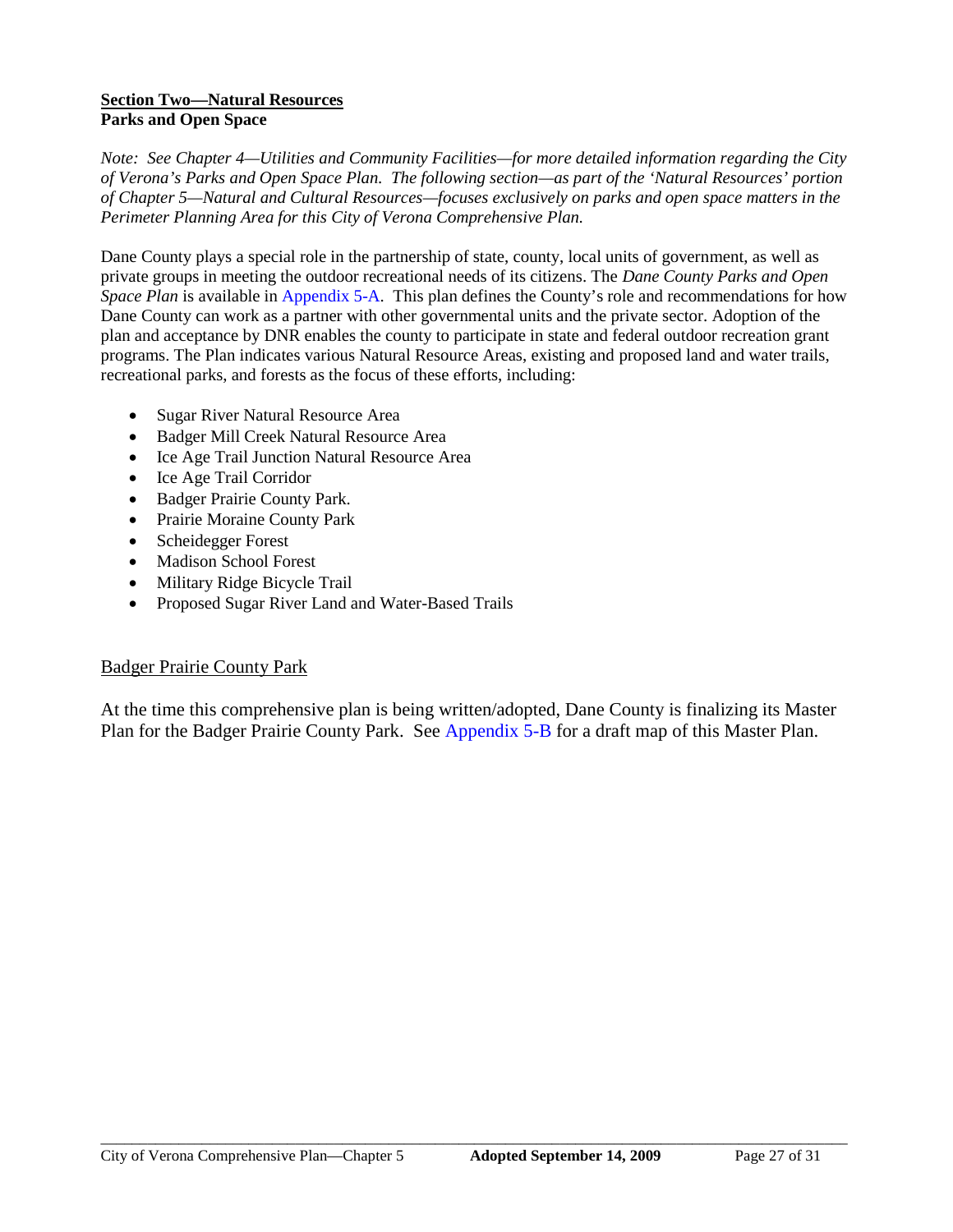## **Section Two—Natural Resources Metallic and Nonmetallic Mineral Resources**

Map 5-11 shows potential mineral extraction sites throughout the planning area. Mineral extraction sites with high potential have deposits of either ice contact stratified glacial material or coarse outwash and have the best potential for providing an economically viable source of high quality aggregate.

Low potential sites have deposits of either pitted outwash or finer outwash and are much less likely to contain an economically viable source of high quality aggregate. There are five active quarrying sites in the Verona area—with all but one located on North Nine Mound Road on the City's northeast side. These four North Nine Mound facilities are all identified on Map 5-11 and are:

- Pollow Pit (Hammersley)
- Fassbind (Keleny)
- Maurer (Wingra)
- Wingra/Payne & Dolan

The fifth active quarry site—the Herfel Pit—is located on the east side of S.T.H. 69 south of Manhattan Drive approximately a half-mile south of the current City of Verona city limits and is not shown on Map 5-11. Other existing (but not active) mineral extraction areas include an area west of Paoli Street (Cleary Pond), an area just east of Badger Mill Creek in the center of the city (Tsunehiro Pond), and Fireman's park swimming hole. Mineral extraction operations are eligible uses under the Dane County Zoning Ordinance as a conditional use in agricultural zoning as identified in County ordinance Sections 10.12 through 10.123. County ordinance Section 10.191 establishes procedures and standards of operation for mineral extraction operations. High potential for mineral extraction exists along the Sugar River southwest of Verona. This high potential area lies within a floodplain and has a significant presence of wetlands. The City of Verona considers quarrying to be a 'rural' land use and one that is appropriate in unincorporated areas—although as explained in Chapter 8—Land Use—the City of Verona will consider rules which would allow quarrying operations within the city limits. See Chapter 8—Land Use—for more information about policies regarding Metallic and Non-metallic Mineral Extraction land-uses.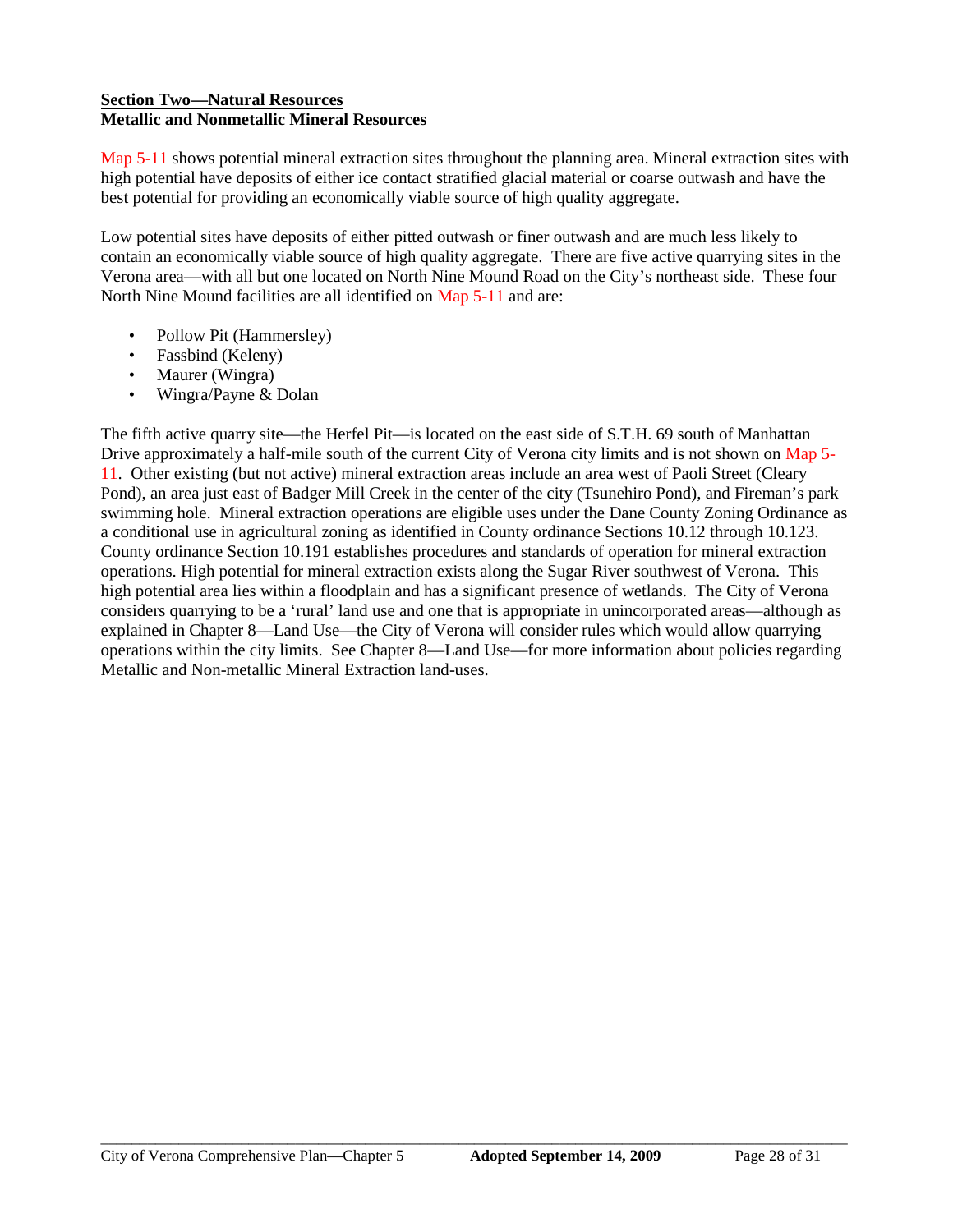## **Section Two—Natural Resources Contaminated And Regulated (Brownfield) Sites**

Wisconsin Department of Natural Resources lists contaminated soil and groundwater sites. DNR's webbased mapping system provides information about contaminated properties and other activities related to the cleanup of contaminated soil or groundwater in Wisconsin. The DNR's "Remediation and Redevelopment Sites Map" is part of the department's *Contaminated Lands Environmental Action Network (CLEAN*). Maps are provided on the Wisconsin Department of Natural Resources website at:

# http://dnrmaps.wisconsin.gov/imf/imf.jsp?site=brrts2.

See Chapter 6—Economic Development and Agriculture—for additional information about the location of these 'brown-field' sites and the DNR's Remediation and Redevelopment program.

Open City of Verona remediation and redevelopment sites—which have ongoing cleanup activities include:

- Ellis Manufacturing Company;
- Kettle Café Union 76:
- Suburban Motors Mobil, and
- Zurbuchen Oil Company.

Closed sites, which have completed cleanup, include:

- Badger Prairie Health Care, Dane County Verona Road,
- Dane County Salt Shed,
- Danco FS Coop,
- Kubehl property,
- Himner property,
- Carnes Company,
- Heiliger property,
- Verona Wastewater Treatment plant,
- Verona Town Garage,
- Town & Country Ford Tractor,
- Verona Middle School,
- Wisconsin DOT and
- Verona Quik Trip.

See Table 6-15 for additional information.

 $\_$  ,  $\_$  ,  $\_$  ,  $\_$  ,  $\_$  ,  $\_$  ,  $\_$  ,  $\_$  ,  $\_$  ,  $\_$  ,  $\_$  ,  $\_$  ,  $\_$  ,  $\_$  ,  $\_$  ,  $\_$  ,  $\_$  ,  $\_$  ,  $\_$  ,  $\_$  ,  $\_$  ,  $\_$  ,  $\_$  ,  $\_$  ,  $\_$  ,  $\_$  ,  $\_$  ,  $\_$  ,  $\_$  ,  $\_$  ,  $\_$  ,  $\_$  ,  $\_$  ,  $\_$  ,  $\_$  ,  $\_$  ,  $\_$  ,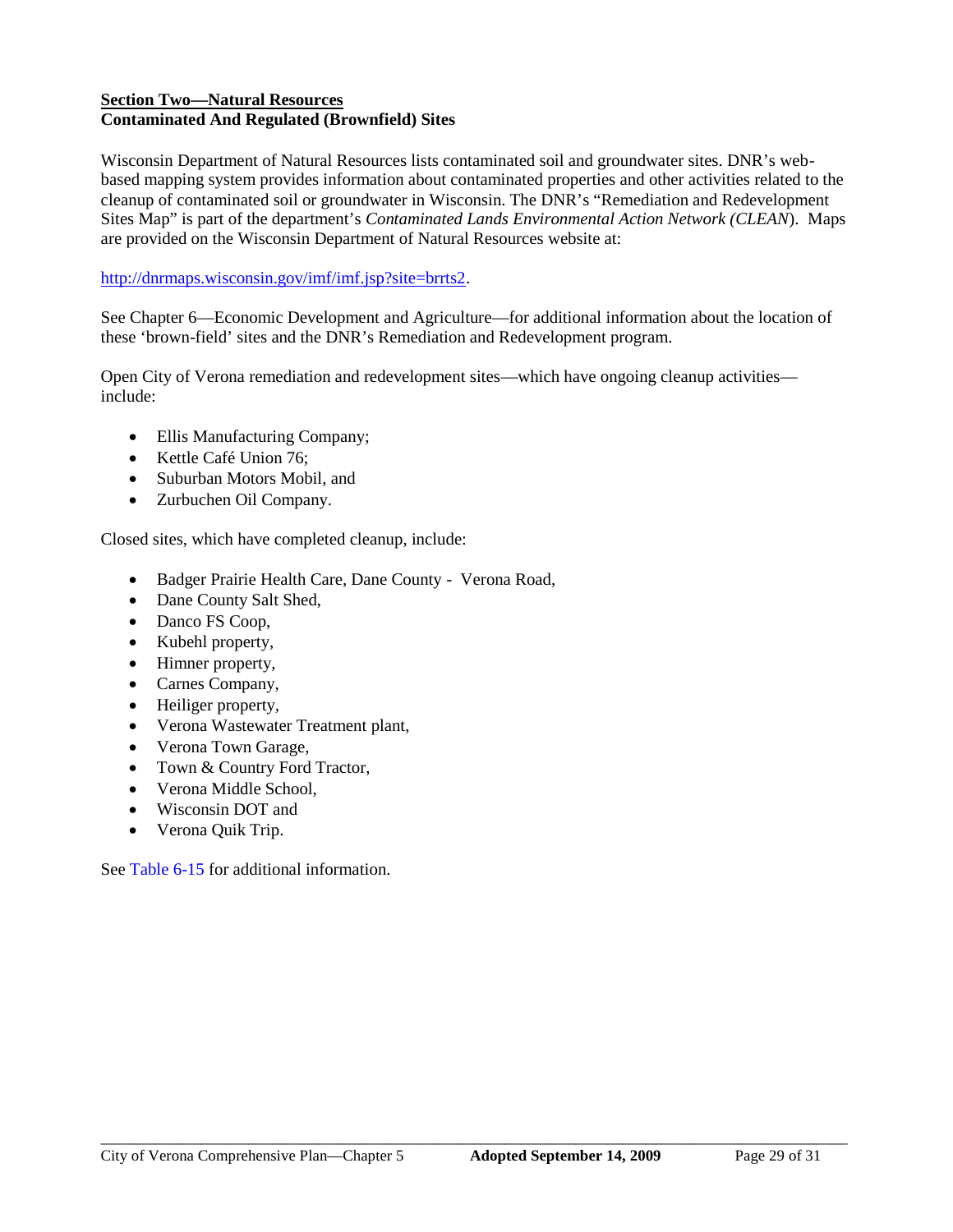## **Section Three—Cultural Resources**

Verona has a rich history and culture. Prior to the arrival of European settlers in the mid  $19<sup>th</sup>$  century—the area supported Native American communities including primarily the Ho-Chunk, or *Hocak* ("People of the Big Voice"), a Siouan-speaking people formally known by European-Americans as the Winnebago. The Central Wisconsin area was ceded to the Ho-Chunk in 1829, 1832 and 1837. The first ceded area included what later became Dane County after Wisconsin became a state in 1848.

These Native Americans left an array of burial and ceremonial mounds—including the namesake for Nine Mound Road. Native American burial, encampment or other sites are cataloged by Wisconsin Historical Society and the exact locations are not publicly-available to protect these sites. The sites are also protected through exemptions from the Wisconsin Open Records Law.

Following federal Indian-removal efforts in the early 19<sup>th</sup> century, European settlers began arriving in what is now the Verona area in the mid-19<sup>th</sup> century. These settlers were primarily German, English, Swiss, and Scandinavian, although settlers from many other countries and cultures also came. The arrival of the Chicago and Northwestern Railroad Company in 'Verona Crossings' in 1893 secured the economic viability of Verona, and the Village of Verona soon became a small but vibrant community anchored by the rail line and serving the local agricultural community. Some of the first buildings that were constructed in Verona remain to this day as historical and cultural reminders of the community's past, including buildings at:

- 1) 101 North Main (Matt's House)
- 2) 113 South Main Street (Insurance Agency)
- 3) 119 South Main Street (Avanti's)
- 4) 125 South Main Street (Sow's Ear)
- 5) 201 South Main (Methodist Church)
- 6) 100 Railroad Street (The Inn at the Auditorium)
- 7) Residential buildings in the area originally developed, such as 324 South Main and others.

Many other buildings have been torn-down over the years to make way for newer development, including the Sharpe House (currently Park Bank); the grain elevators and stock yards (currently Veteran's Park); the lumber yard (currently the Railroad Street/Depot Drive project); and the original city hall building (currently Walgreens), among others. As this plan is being written—Dane County intends to raze the 100-year old Badger Prairie Health Care Center building at 1100 East Verona Avenue to accommodate a newer, larger and more modern health care facility.

Other interesting historical resources in the Verona Area include:

- 1) The Potter's Cemetery along East Verona Avenue;
- 2) The remaining portions of the Dane County Farm at East Verona Avenue and Old CTH 'PB';
- 3) The remains of the leper cemetery south of the City on CTH 'PB';

Due to its proximity to Madison—Verona relies on Madison for many cultural resources such as museums, theaters, and sporting activities and venues. Nonetheless, a number of cultural resources and activities are available in the City of Verona, including:

 $\_$  ,  $\_$  ,  $\_$  ,  $\_$  ,  $\_$  ,  $\_$  ,  $\_$  ,  $\_$  ,  $\_$  ,  $\_$  ,  $\_$  ,  $\_$  ,  $\_$  ,  $\_$  ,  $\_$  ,  $\_$  ,  $\_$  ,  $\_$  ,  $\_$  ,  $\_$  ,  $\_$  ,  $\_$  ,  $\_$  ,  $\_$  ,  $\_$  ,  $\_$  ,  $\_$  ,  $\_$  ,  $\_$  ,  $\_$  ,  $\_$  ,  $\_$  ,  $\_$  ,  $\_$  ,  $\_$  ,  $\_$  ,  $\_$  ,

- The City Library
- Verona Area Community Theater
- Verona Area Performing Arts Series
- Rhapsody Arts Center
- Hometown Days festival